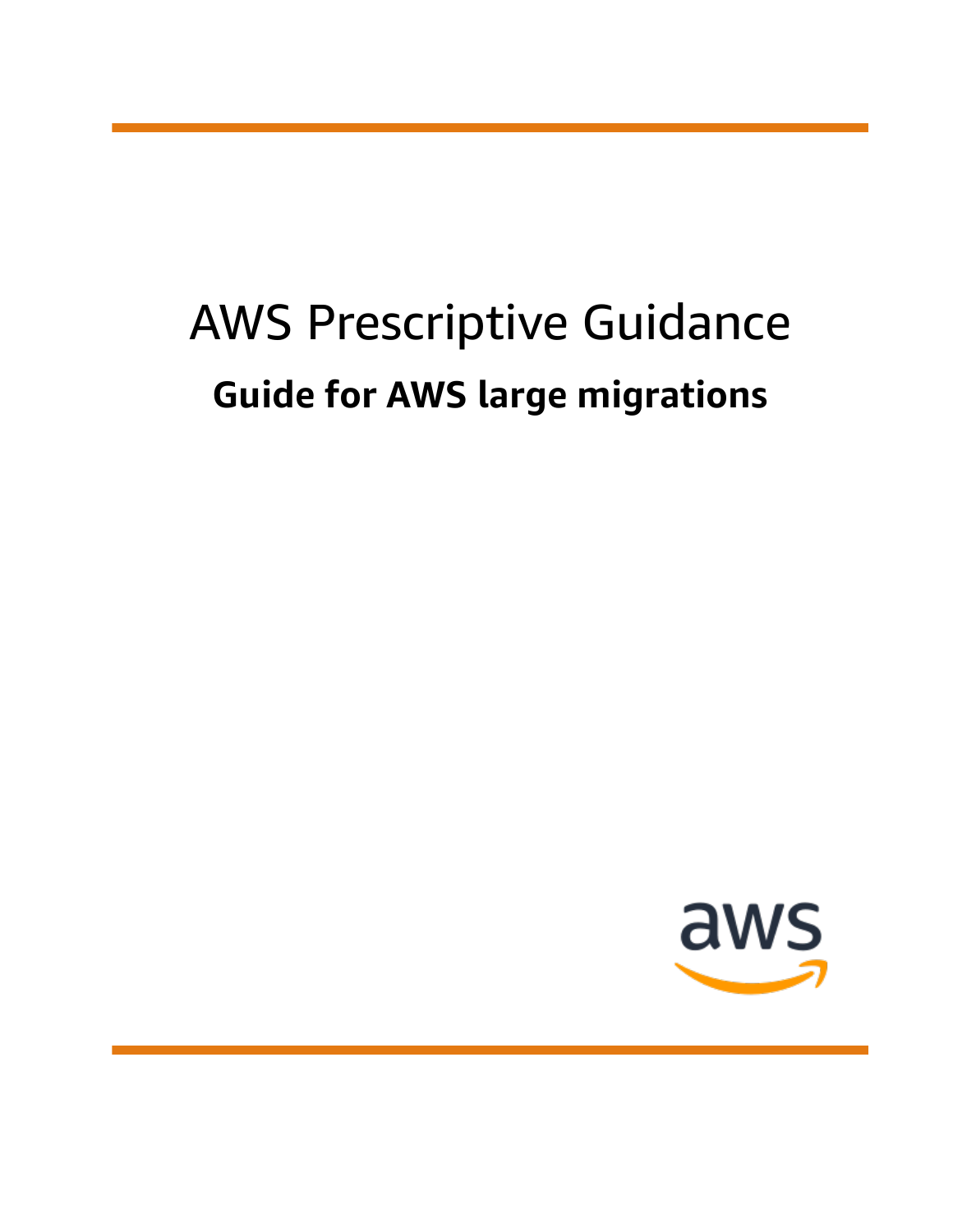#### **AWS Prescriptive Guidance: Guide for AWS large migrations**

Copyright © Amazon Web Services, Inc. and/or its affiliates. All rights reserved.

Amazon's trademarks and trade dress may not be used in connection with any product or service that is not Amazon's, in any manner that is likely to cause confusion among customers, or in any manner that disparages or discredits Amazon. All other trademarks not owned by Amazon are the property of their respective owners, who may or may not be affiliated with, connected to, or sponsored by Amazon.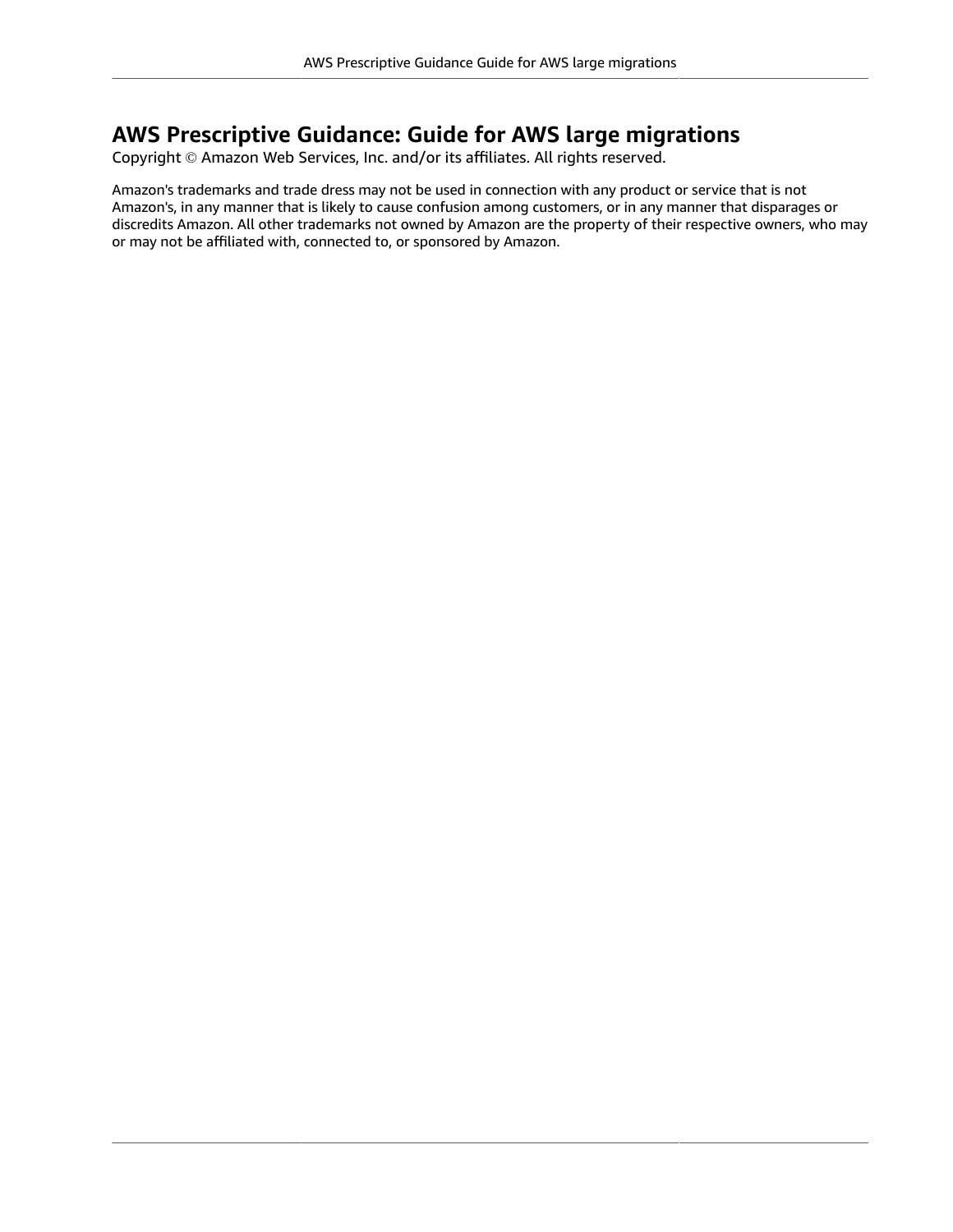### **Table of Contents**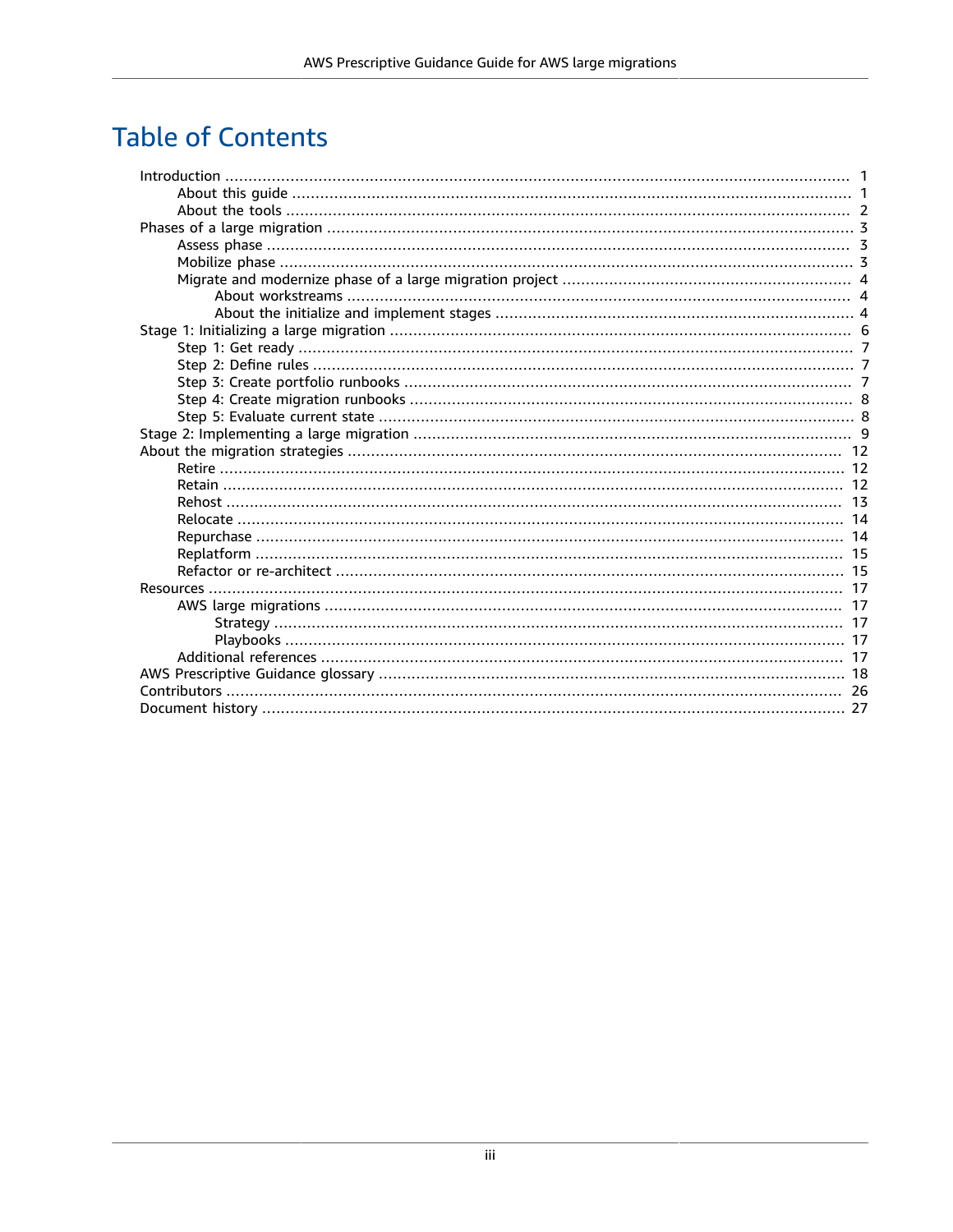# <span id="page-3-0"></span>Guide for AWS large migrations

*Amazon Web Services (AWS)*

*February 2022 ([last update](#page-29-0) (p. [27\)](#page-29-0): May 2022)*

Many Amazon Web Services (AWS) customers want to migrate a large number of servers to the AWS Cloud as fast as possible, such as migrating 1,000 servers within 6 months. Migrating 300 or more servers is considered a large migration. This is not an easy task because the people, process, and technology challenges of a large migration project are typically new to an enterprise.

As a team specializing in large migrations, we have learned a lot from our customers' experiences. The aim of our content is to help you apply the correct strategy and best practices from the outset, applying lessons learned and streamlining your journey.

# <span id="page-3-1"></span>About this guide

This guide is the second document in a series about large migrations to the AWS Cloud. If you haven't already done so, we highly recommend reading AWS [large-migration](https://docs.aws.amazon.com/prescriptive-guidance/latest/strategy-large-scale-migrations/welcome.html) strategy and best practices. The strategy document discusses best practices for large migrations and provides use cases from customers across various industries.

This guide describes a high-level, phased approach for implementing the best practices outlined in the strategy document. Details of the stages and steps are described in the corresponding playbooks within this document series. We recommend reading the playbooks in the following order:

- 1. [Foundation](https://docs.aws.amazon.com/prescriptive-guidance/latest/large-migration-foundation-playbook/welcome.html) playbook for AWS large migrations
- 2. Project [governance](https://docs.aws.amazon.com/prescriptive-guidance/latest/large-migration-governance-playbook/welcome.html) playbook for AWS large migrations
- 3. Portfolio playbook for AWS large [migrations](https://docs.aws.amazon.com/prescriptive-guidance/latest/large-migration-portfolio-playbook/welcome.html)
- 4. Migration playbook for AWS large [migrations](https://docs.aws.amazon.com/prescriptive-guidance/latest/large-migration-migration-playbook/welcome.html)

The following figure shows the structure of the AWS documentation series for large migrations. Review the strategy first, then this guide, and then proceed to the playbooks.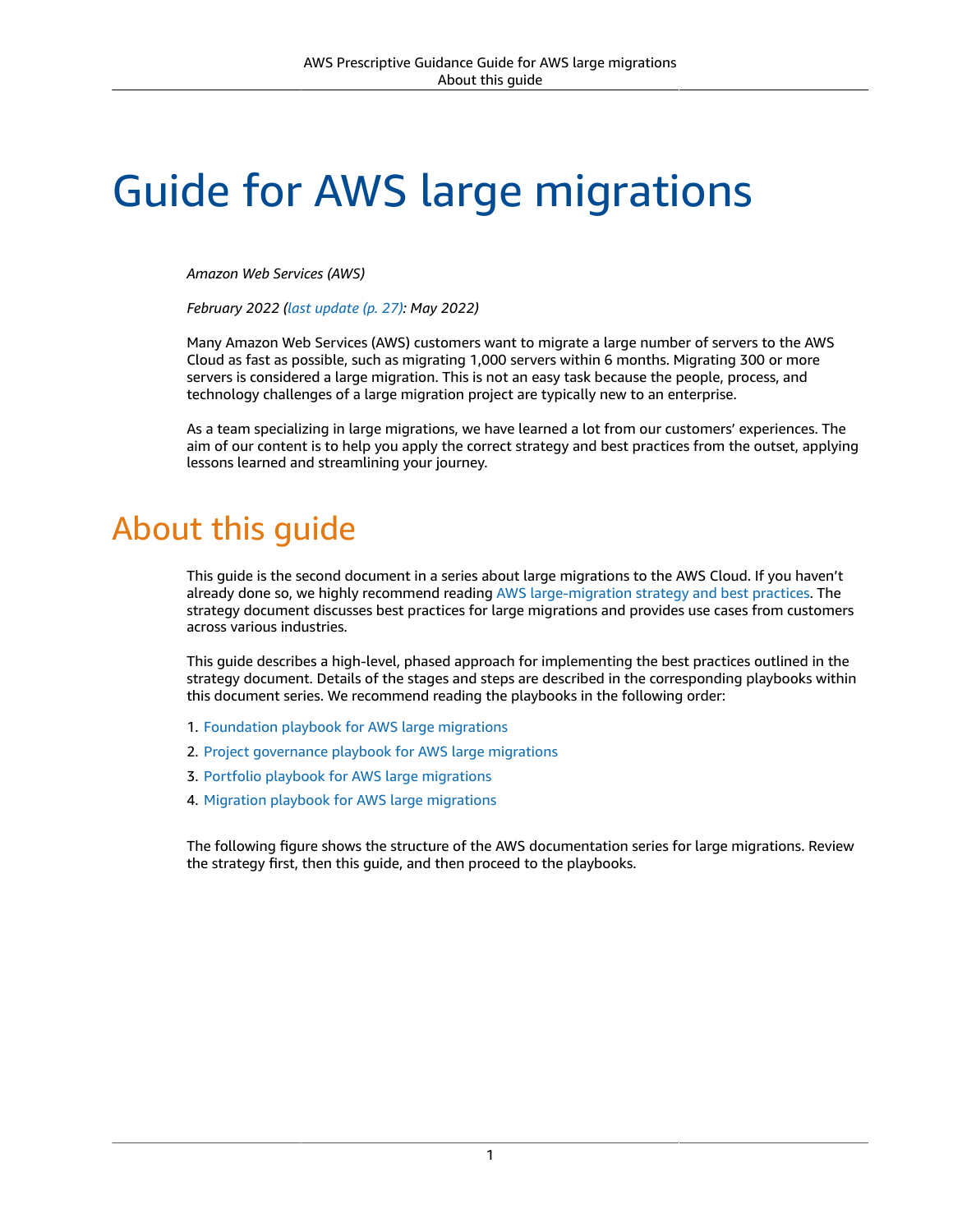#### AWS Prescriptive Guidance Guide for AWS large migrations About the tools



# <span id="page-4-0"></span>About the tools

This guide includes a [health-check matrix.](samples/large-migration-guide-templates.zip) You can use this tool to assess the health of your migration project throughout the migration. This tool helps you apply best practices and evaluate the efficiency and progress of your large migration project throughout its life cycle.

Additionally, each of the playbooks in this documentation series include templates and tools that can help you build each workstream.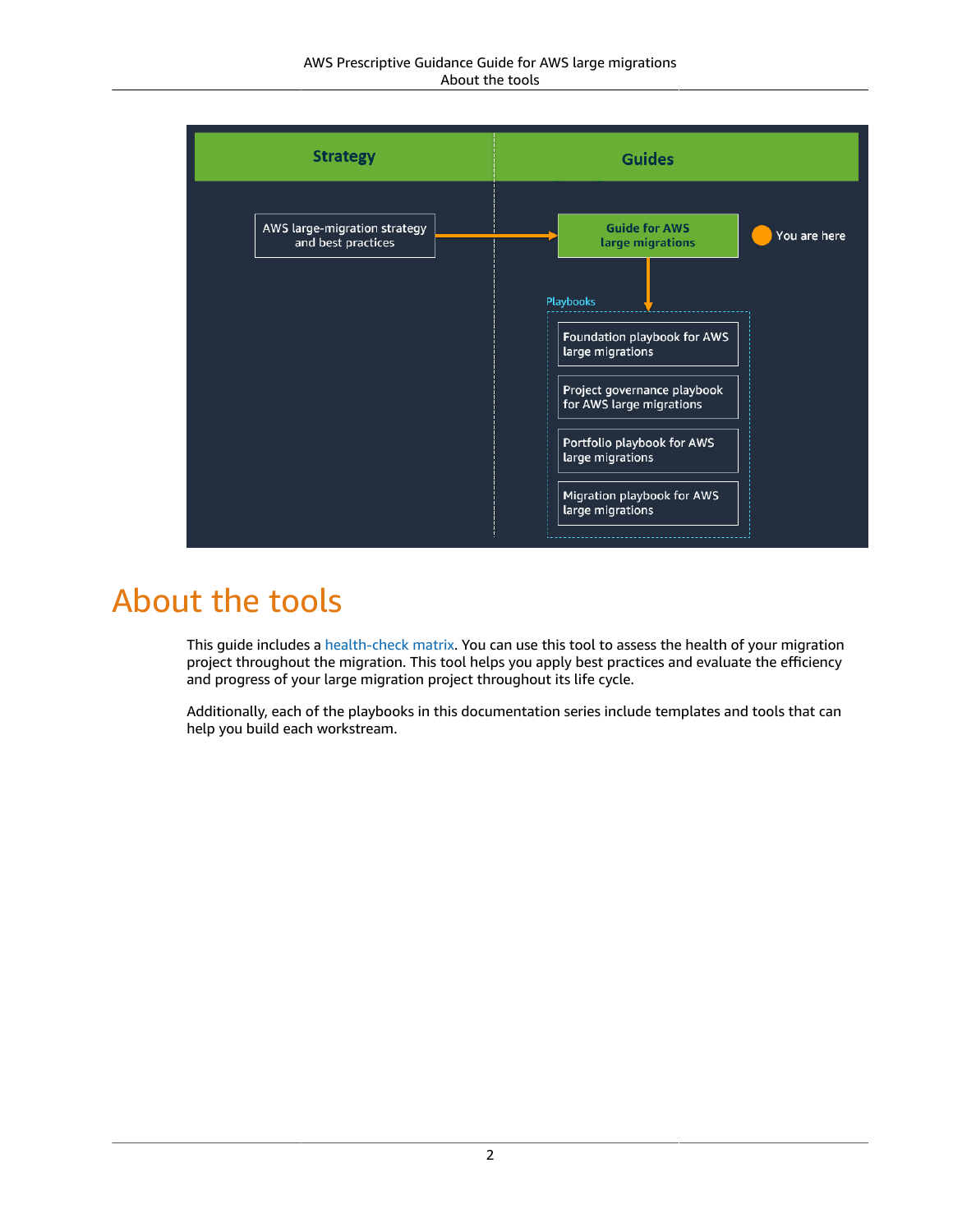# <span id="page-5-0"></span>Phases of a large migration

AWS segments the large migration process into three sequential phases:

- 1. [Assess phase \(p. 3\)](#page-5-1) You build the business case for the migration.
- 2. [Mobilize](#page-5-2) phase [\(p. 3\)](#page-5-2) You prepare the organization and mobilize the resources needed for the migration.
- 3. Migrate and [modernize](#page-6-0) phase of a large migration projec[t \(p. 4\)](#page-6-0) You use your strategy, plan, and the best practices to migrate and modernize. In this phase, migration is divided into two stages, initialize and implement.

The assess and mobilize phases are the foundation of any large migration and prepare the organization for the migration. This guide includes a brief summary of the first two phases and provides references for additional support. The primary purpose of this guide is to describe the migrate part of the third phase, migrate and modernize, and its two stages, initialize and implement. We recommend that you first migrate to the AWS Cloud and then modernize the workload. Modernization is not included in this documentation set for large migrations. For more information about modernization, see [Phased](https://docs.aws.amazon.com/prescriptive-guidance/latest/modernization-phased-approach/welcome.html) approach to [modernizing](https://docs.aws.amazon.com/prescriptive-guidance/latest/modernization-phased-approach/welcome.html) applications in the AWS Cloud on the AWS Prescriptive Guidance website.

The following figure shows the three phases of a large migration: assess, mobilize, and migrate and modernize. Migration is divided into two stages, initialize and implement.



Even though this document set for large migration is focused on the migrate phase, we highly recommend you go through all three phases of a large migration in sequence. Completing the assess and mobilize phases builds a solid foundation to support the migration.

# <span id="page-5-1"></span>Assess phase

This is the start of your large-migration journey. In this phase, you build your business case for the large migration. You assess your organization's readiness for cloud transformation, take an initial look at your portfolio, and confirm that the key stakeholders in your organization are aligned.

For more information about the assess phase, see [Evaluating](https://docs.aws.amazon.com/prescriptive-guidance/latest/migration-readiness/welcome.html) migration readiness on the AWS Prescriptive Guidance website.

### <span id="page-5-2"></span>Mobilize phase

Now that you have built your business case for a cloud transformation, you use the readiness assessment from the previous phase and begin to fill in the gaps. You mobilize your organization and set up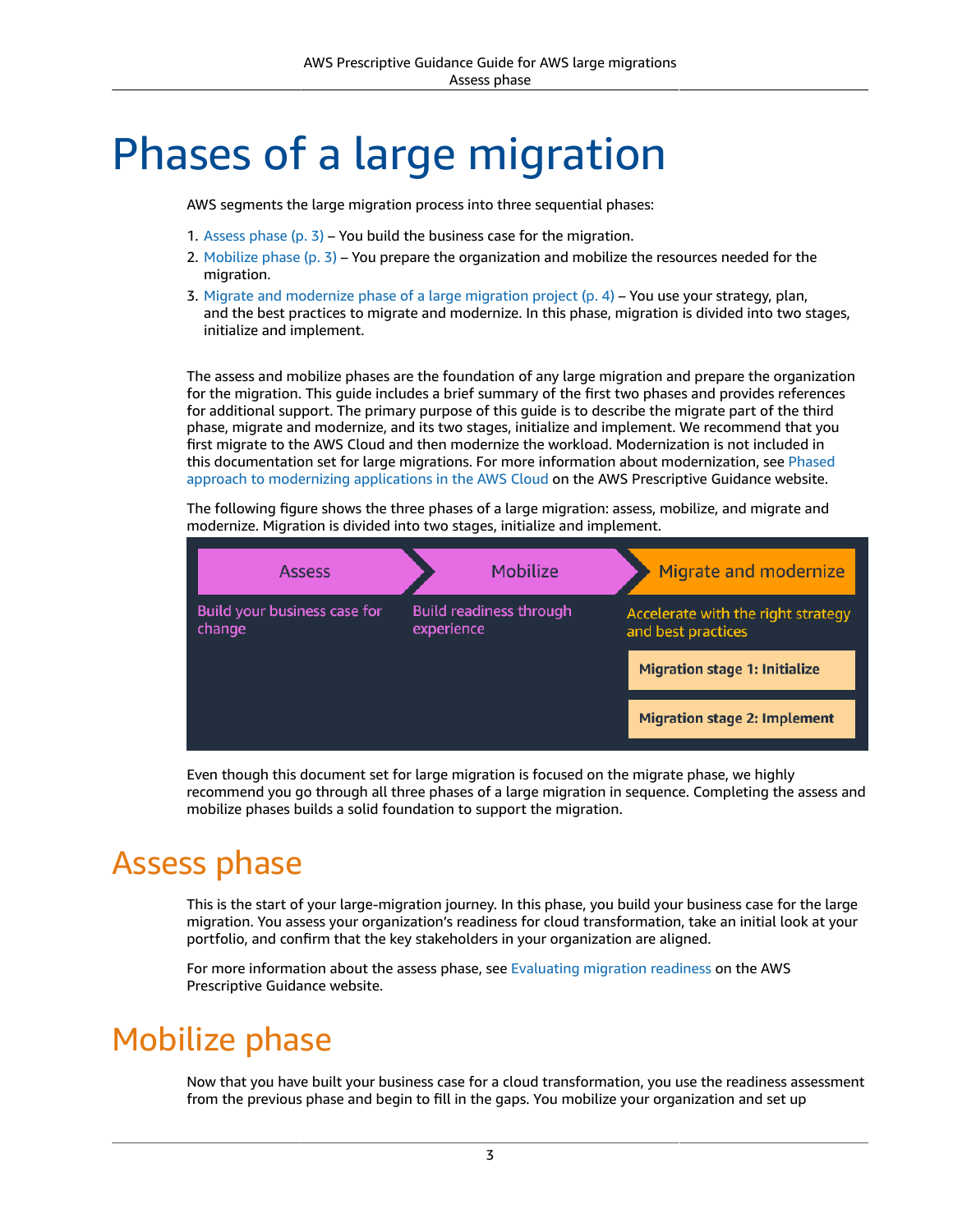workstreams that prepare your organization for the large migration in the next phase. In this phase, you typically build your AWS landing zone, conduct a more thorough portfolio assessment, build your security and operating model, and prepare teams for change.

For more information about the mobilize phase, see Mobilize your [organization](https://docs.aws.amazon.com/prescriptive-guidance/latest/strategy-migration/welcome.html) to accelerate large-scale [migrations](https://docs.aws.amazon.com/prescriptive-guidance/latest/strategy-migration/welcome.html) on the AWS Prescriptive Guidance website.

# <span id="page-6-0"></span>Migrate and modernize phase of a large migration project

After the mobilize phase, your organization should have a solid foundation and be ready to start migration and modernization. Before proceeding, you evaluate the foundations, including the people and the platform, and make sure they are ready to support a large migration. The key for this step is to build standard operating procedures and automations that simplify and accelerate a repeatable pattern. This approach is known as a *migration factory*.

Just like a manufacturing factory, when you build a migration factory, you must initialize and calibrate it, define the standard operating procedures, measure the factory's performance, and continually improve the process and tools. In a large migration, initialization is a critical first stage. Running and improving the factory is the second stage, implementation, which migrates your servers at scale in batches known as waves. You organize your resources into workstreams, which are focused on accomplishing one aspect of the large migration.

This section consists of the following topics:

- About [workstreams \(p. 4\)](#page-6-1)
- About the initialize and [implement](#page-6-2) stage[s \(p. 4\)](#page-6-2)

#### <span id="page-6-1"></span>About workstreams

Each workstream in your large migration project is dedicated to completing certain tasks, and those tasks change as you progress from stage 1, initialization, into stage 2, implementation. Although each workstream is independent, they work together to accomplish the same goal—migrate servers at scale.

The following are the four core workstreams, and you can create additional, supporting workstreams as needed to support your use case:

- **Foundation workstream** This workstream is focused on preparing the people and platform for the large migration.
- **Project governance workstream** This workstream manages the overall migration project, facilitates communication, and focuses on completing the project within budget and on time.
- **Portfolio workstream** The teams in this workstream collect metadata to support the migration, prioritize applications, and perform wave planning.
- **Migration workstream** Using the wave plan and collected metadata from the portfolio workstream, the teams in this workstream migrate and cutover the applications and servers.

For more information and instructions about how to establish and resource the workstreams in your large migration project, see the [Foundation](https://docs.aws.amazon.com/prescriptive-guidance/latest/large-migration-foundation-playbook/welcome.html) playbook for AWS large migrations.

#### <span id="page-6-2"></span>About the initialize and implement stages

Migrate and modernize is the third and final phase of your migration journey. Generally, you migrate first and then modernize. Migrate consists of two stages: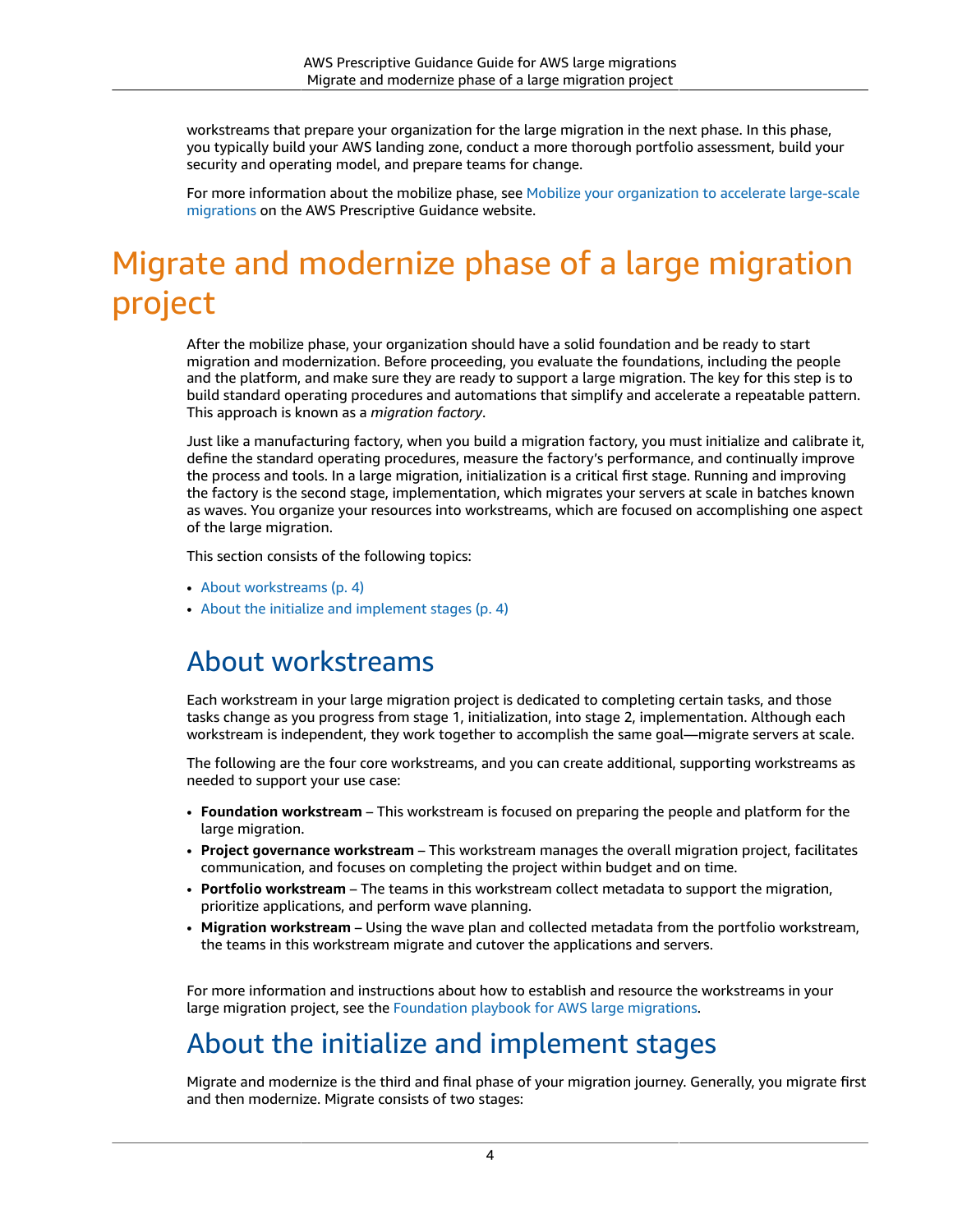- **Stage 1: Initialize a large migration** You prepare your platform and people for a large migration. For example, you review the landing zone design and verify that it has enough bandwidth to support the scale, and you design and implement a training plan. In this stage, based on your organization's policies and processes, you also define the standard operating procedures (or *runbooks*) for the large migration. The runbooks and automations simplify and accelerate implementation of the large migration in stage 2.
- **Stage 2: Implement a large migration** In this stage, you migrate servers at scale by using the runbooks defined in stage 1. You manage the migration factory with project governance tools, monitor the migration with a health-check matrix, and continuously improve the runbooks in order to increase the velocity of the migration.

| <b>Stage</b>        | <b>Duration</b>                         | <b>Purpose</b>                                                                                                            |
|---------------------|-----------------------------------------|---------------------------------------------------------------------------------------------------------------------------|
| Stage 1: Initialize | 1–3 months                              | • Prepare your platform and<br>people for a large migration.<br>• Build your standard operating<br>procedures (runbooks). |
| Stage 2: Implement  | Varies by project scope and<br>strategy | • Use runbooks to implement<br>the large migration.<br>• Manage, monitor, and improve<br>the migration.                   |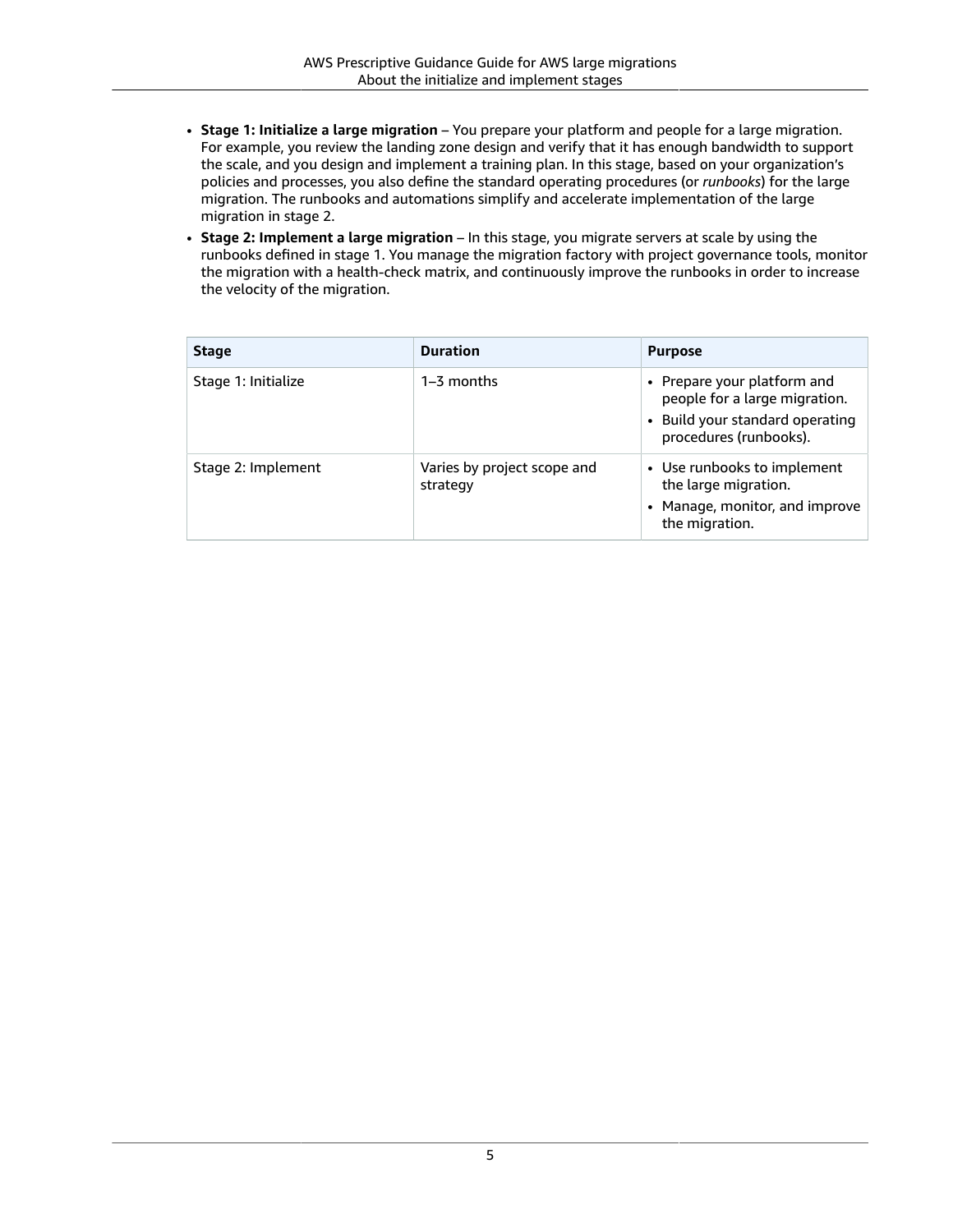# <span id="page-8-0"></span>Stage 1: Initializing a large migration

In the initialize stage, it is critical to define the standard operating procedures, or *runbooks*, for most of the migration tasks. Because there are many people, processes, and tools involved in a large migration, you can improve efficiency by defining, connecting, and automating procedures in a runbook. Runbooks provide clear guidance that everyone must follow. Implementing a large migration without runbooks increases the complexity of the migration and might cause the migration effort to lose momentum or fail. To help you get started, this guide reviews the workflow and playbooks, which contain useful templates for building your own runbooks.



The playbooks help you complete the first stage, *initialize*, and prepare for the second stage, *implement*:

- 1. [Foundation](https://docs.aws.amazon.com/prescriptive-guidance/latest/large-migration-foundation-playbook/welcome.html) playbook for AWS large migrations This playbook helps you prepare your infrastructure and people.
- 2. Project [governance](https://docs.aws.amazon.com/prescriptive-guidance/latest/large-migration-governance-playbook/welcome.html) playbook for AWS large migrations This playbook helps you build project governance processes and tools that effectively manage a large migration project. It includes templates to help you get started.
- 3. Portfolio playbook for AWS large [migrations](https://docs.aws.amazon.com/prescriptive-guidance/latest/large-migration-portfolio-playbook/welcome.html) This playbook helps you build your own portfolio runbooks for wave planning and portfolio assessment. It includes templates to help you get started.
- 4. Migration playbook for AWS large [migrations](https://docs.aws.amazon.com/prescriptive-guidance/latest/large-migration-migration-playbook/welcome.html) This playbook helps you build a runbook for each migration pattern. It includes several templates for different patterns.
- 5. [Health-check](samples/large-migration-guide-templates.zip) matrix for AWS large migrations This helps you apply best practices and evaluate the efficiency and progress of your large migration throughout the life cycle of the project.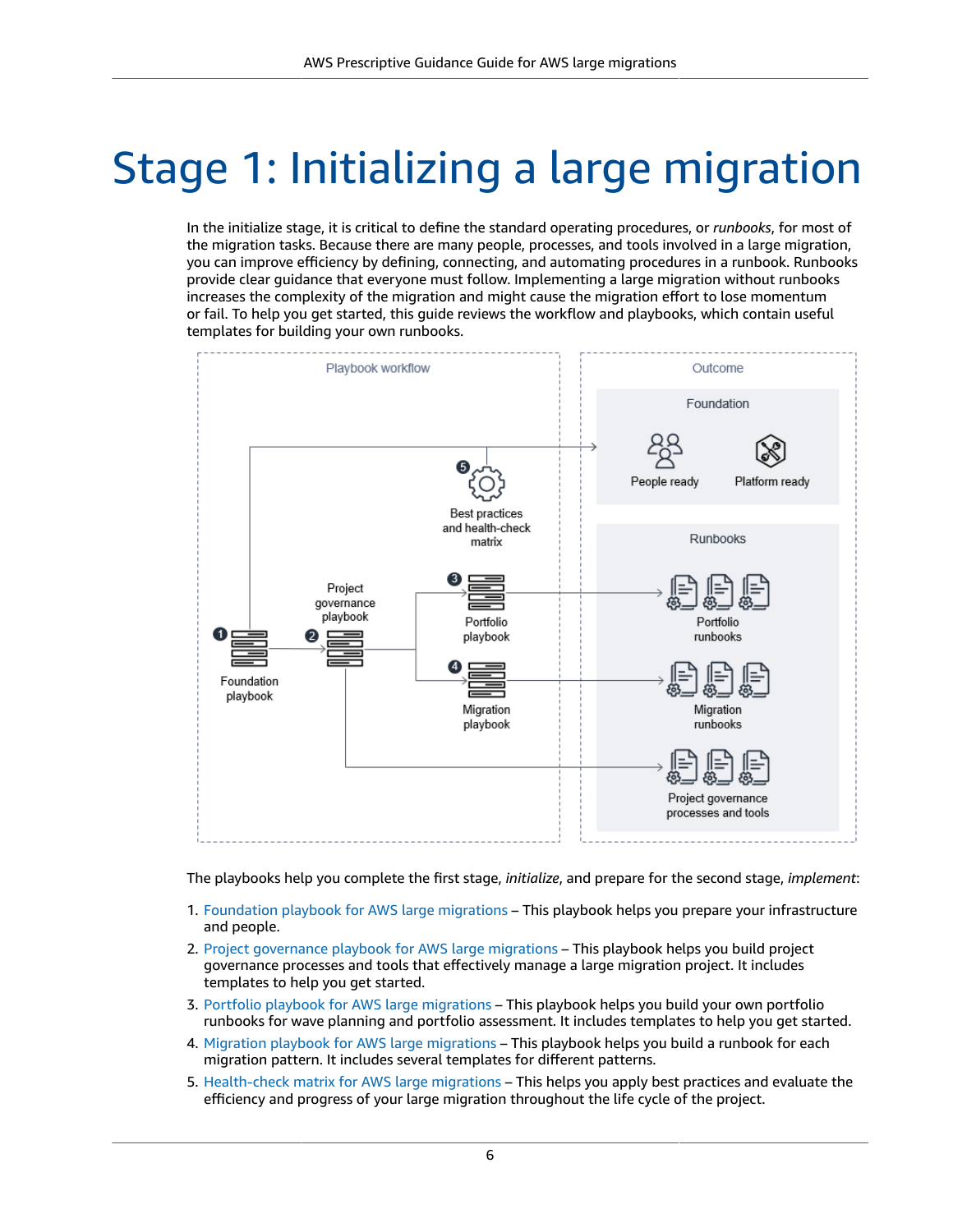# <span id="page-9-0"></span>Step 1: Use the foundation playbook to get ready

In this playbook, you get your platform and people ready.

The following are examples of how you might prepare the people in your organization:

- Make sure your stakeholders are committed to the migration and ready to provide support.
- Define the workstreams in your large migration.
- Define your Cloud Enablement Engine, also known as Cloud Center of Excellence, team.
- Create a responsibility assignment model, in the form of a responsible, accountable, consulted, informed (RACI) matrix.
- Establish a training plan for your migration resources.

The following are examples of how you might prepare your organization's platform:

- Get the AWS landing zone ready to support a large migration.
- Evaluate the readiness of your on-premises infrastructure.

For more information, see the [Foundation](https://docs.aws.amazon.com/prescriptive-guidance/latest/large-migration-foundation-playbook/welcome.html) playbook for AWS large migrations.

### <span id="page-9-1"></span>Step 2: Use the project governance playbook to define the rules

In this step, you define the rules, boundaries, and plans for running the large migration. This includes defining the following plans and processes:

- Communication plan
- Benefit-tracking office
- Escalation process
- Migration and cutover communication gates
- Project management processes and tools

For more information, see the Project [governance](https://docs.aws.amazon.com/prescriptive-guidance/latest/large-migration-governance-playbook/welcome.html) playbook for AWS large migrations.

# <span id="page-9-2"></span>Step 3: Use the portfolio playbook to create portfolio runbooks

Now, you get a better understanding of the scope and strategy. In this step, you follow the portfolio playbook to build detailed runbooks for portfolio assessment and wave planning. The goal is to make sure the migration factory doesn't run out of raw materials (servers) and has all the information needed to support the migration. Tasks include the following:

- Review the migration strategy from the mobilize phase (if you defined it in that phase). For more information, see [About the migration strategies \(p. 12\).](#page-14-0)
- Define metadata requirements for each migration pattern.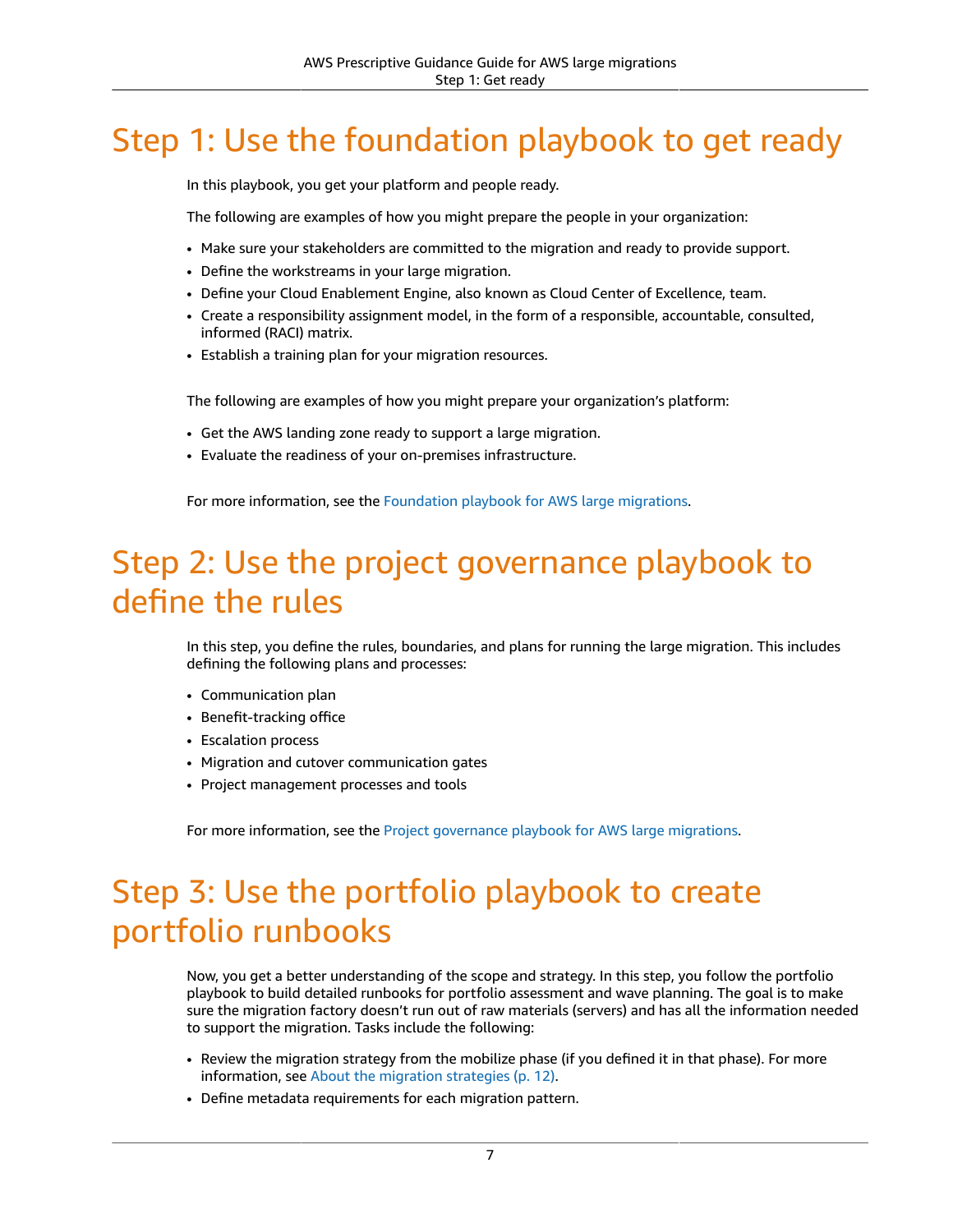- Define the metadata collection process and a metadata storage location that serves as a single source of truth.
- Define application prioritization rules.
- Define application deep dive rules.
- Define the wave planning process.

For more information, see the Portfolio playbook for AWS large [migrations.](https://docs.aws.amazon.com/prescriptive-guidance/latest/large-migration-portfolio-playbook/welcome.html)

# <span id="page-10-0"></span>Step 4: Use the migration playbook to build a migration runbook for each pattern

This step can run in parallel with the previous step. Using the migration playbook, you build your runbook for each of the migration patterns, such as rehosting to Amazon Elastic Compute Cloud (Amazon EC2) with AWS Cloud Migration Factory, or replatforming storage to Amazon Elastic File System (Amazon EFS) with AWS DataSync. You repeatedly test the runbooks until there are minimal to no errors. Tasks include the following:

- Understand the migration patterns.
- Get the runbook templates and add your on-premises process and tools.
- Test and improve the runbooks.
- Automate the runbooks as much as possible.

For more information, see the Migration playbook for AWS large [migrations.](https://docs.aws.amazon.com/prescriptive-guidance/latest/large-migration-migration-playbook/welcome.html)

# <span id="page-10-1"></span>Step 5: Use the health-check matrix to evaluate your current state

In this final step, you verify that your project team has completed the previous steps and identify any remaining gaps. Evaluating the health of the migration and improving the process are critical to the migration's success and helps maintain alignment with best practices.

Use the [health-check matrix](samples/large-migration-guide-templates.zip) to evaluate the current state of your migration from a people, process, and technology perspective. This is not a one-off process. You should perform this evaluation on a regular basis.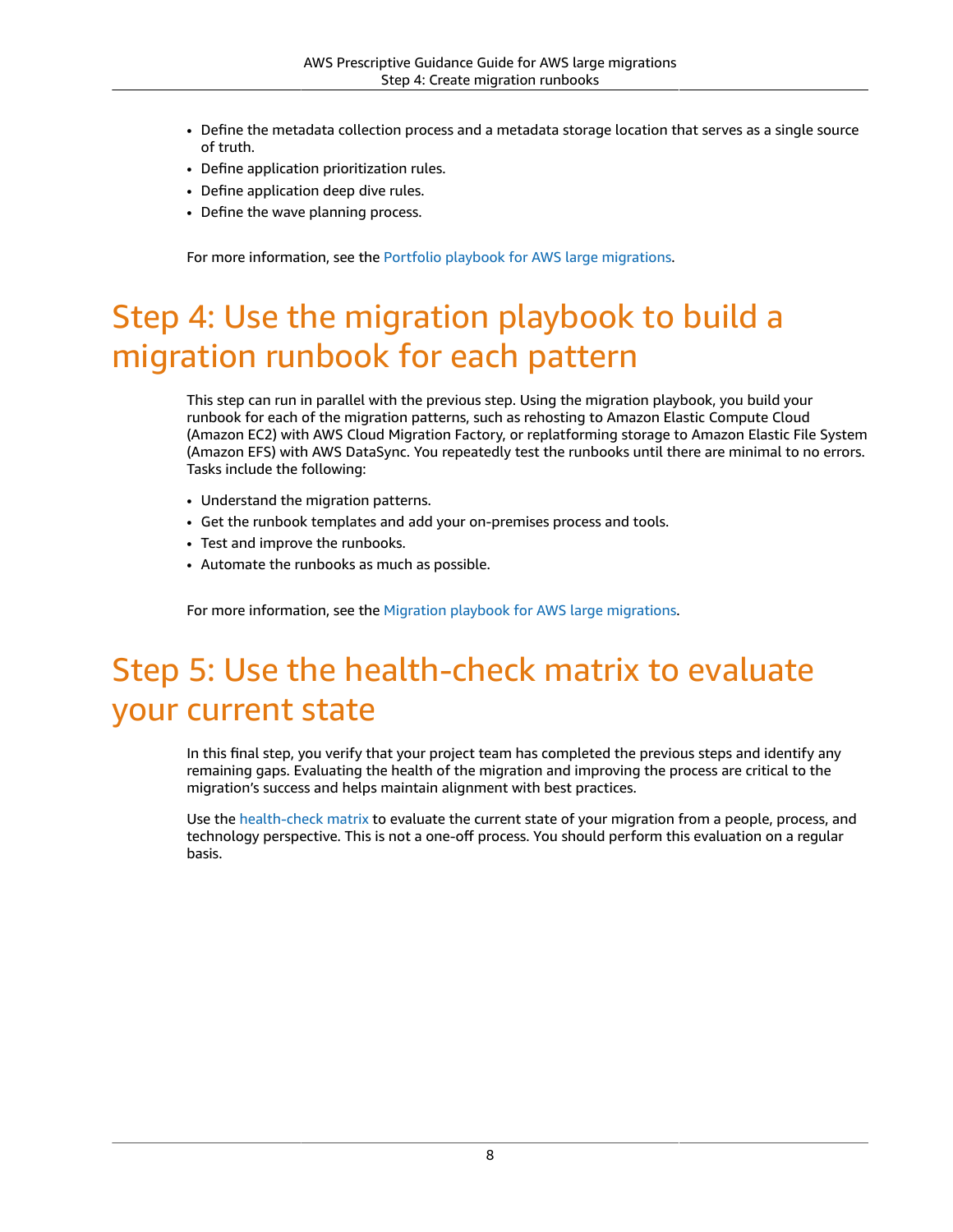# <span id="page-11-0"></span>Stage 2: Implementing a large migration

In stage 2 of a large migration, the goal is to migrate your servers at scale. For example, to migrate 1,000 servers in 6 months, you might start by migrating 5 servers per week and then gradually increase the velocity up to 50–100 servers per week.

Now you use the runbooks that you developed in stage 1 to migrate servers in waves. The first couple of waves are typically small because the migration and portfolio workstreams are adopting and adjusting the processes in their runbooks. Improving the runbooks is key to the success of a large migration. Runbooks are living documents. You must review, revise, and improve your runbooks after each cutover. As the runbooks evolve over time, the velocity should increase with every wave.

In stage 2, you use the following components to operate the migration factory:

- **Project governance rules** You follow the project governance processes to manage waves, communication, timelines, and cutovers. These processes and tools make sure that everyone does the right thing at the right time and in the right order.
- **Portfolio runbooks** You use the portfolio runbooks to prioritize applications, plan waves, and collect the required metadata that supports the migration. This metadata is the equivalent of raw materials in a manufacturing factory.
- **Migration runbooks** You use the migration runbooks to migrate apps and servers, load the metadata to your migration tools, and complete the cutover process at the end of each wave. When following the migration runbooks, you adhere to the wave plan in the portfolio runbooks and use the metadata in the portfolio runbooks or from another single source of truth.
- **Large migration best practices and health-check matrix** You use the health-check matrix to evaluate your current state frequently and regularly to make sure that everything is on track.

The following figure shows a typical migration factory for large migrations.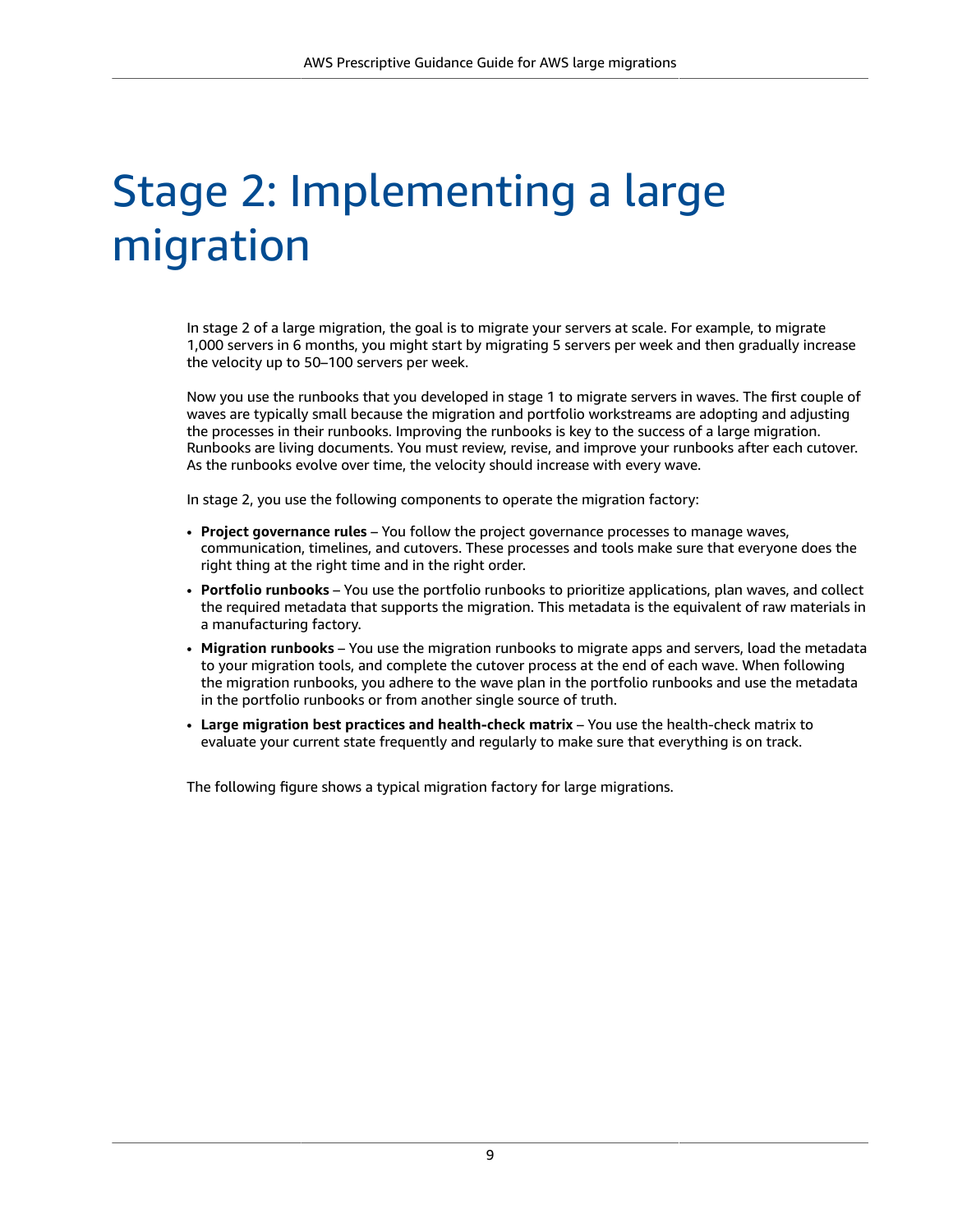

The runbooks are the key components of the migration factory, and they work together to form a data flow through two workstreams, portfolio and migration. For more information about these workstreams, see the [Foundation](https://docs.aws.amazon.com/prescriptive-guidance/latest/large-migration-foundation-playbook/welcome.html) playbook for AWS large migrations. Rather than seeing a wave all the way through the migration factory, teams are usually dedicated to certain parts of the factory, and the waves flow through each workstream. The duration of each workstream varies based on your project timeline, scope, and resource availability. For example, the portfolio workstream might be 3 weeks, and the migration workstream might be 2–5 weeks. Prevent supply chain problems in your migration factory by ensuring that there are sufficient server waves lined up for migration. We recommend that the portfolio workstream is five waves ahead of the migration workstream.

The following figure shows a dynamic view of a typical migration factory. For each wave, the portfolio workstream runs 1–2 weeks, and the migration workstream typically runs 3–4 weeks. The portfolio workstream is five waves ahead of the migration workstream, so there is always a five-wave buffer between the portfolio and migration workstreams. At the end of migration stage 1, initializing, the portfolio workstream completes wave planning for a buffer of five waves. When the migration workstream starts migrating applications, this indicates that you have entered stage 2, implementing. Both the portfolio and the migration workstreams continue to process waves, and the buffer prevents the migration workstream from running out of servers to migrate.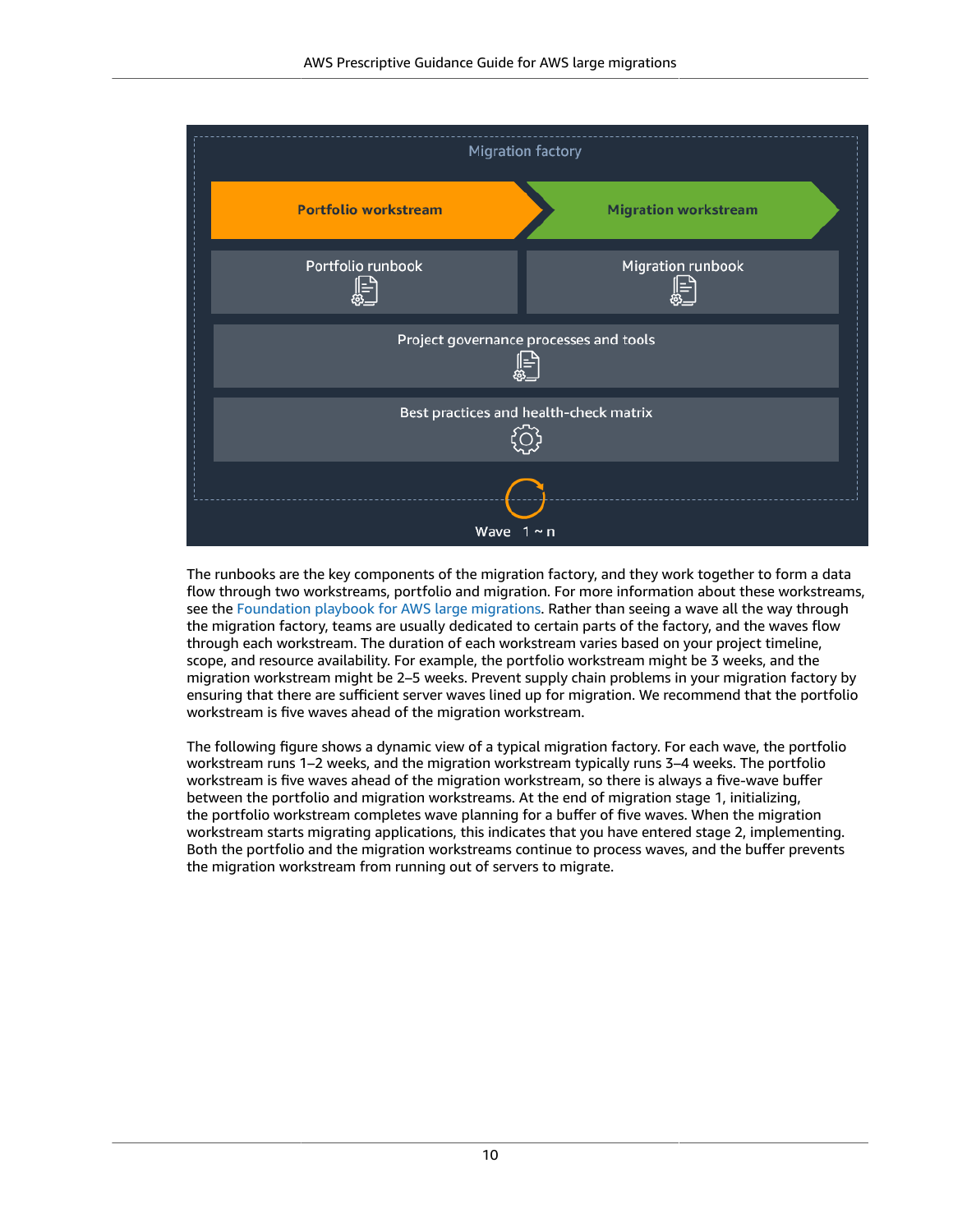|        |                | <b>End of migration stage 1</b> |               |        | <b>Beginning of migration stage 2</b> |               |         |               |               |                             |               |                    |              |
|--------|----------------|---------------------------------|---------------|--------|---------------------------------------|---------------|---------|---------------|---------------|-----------------------------|---------------|--------------------|--------------|
|        |                |                                 |               | Week 1 | Week 2                                |               | Week 3  | Week 4        | Week 5        | Week 6                      | Week 7        | Week 8             | Week 9       |
| Wave 1 |                | Plan                            | M             |        | Migrate                               |               |         |               |               |                             |               |                    |              |
| Wave 2 |                | Plan                            |               |        | $\frac{M}{T}$                         |               | Migrate |               |               |                             |               |                    |              |
| Wave 3 |                | Plan                            |               |        |                                       | $\frac{M}{T}$ |         | Migrate       |               |                             |               |                    |              |
| Wave 4 |                | Plan                            |               |        |                                       |               |         | $\frac{M}{T}$ | Migrate       |                             |               |                    |              |
| Wave 5 |                | Plan                            |               |        |                                       |               |         |               | $\frac{M}{T}$ | Migrate                     |               |                    |              |
| Wave 6 |                |                                 | $\frac{P}{T}$ | Plan   |                                       |               |         |               |               | ----------<br>$\frac{M}{T}$ | Migrate       |                    |              |
| Wave 7 |                |                                 |               |        | $\frac{P}{T}$<br>Plan                 |               |         |               |               |                             | $\frac{M}{T}$ | .<br>Migrate       |              |
| Wave 8 |                |                                 |               |        |                                       | $\frac{P}{T}$ | Plan    |               |               |                             | ---------     | .<br>$\frac{M}{T}$ | .<br>Migrate |
|        |                |                                 |               |        |                                       |               |         |               |               |                             |               |                    |              |
| Ļ      | Portfolio team |                                 |               |        |                                       |               |         |               |               |                             |               |                    |              |
| 푸      |                | <b>Migration team</b>           |               |        |                                       |               |         |               |               |                             |               |                    |              |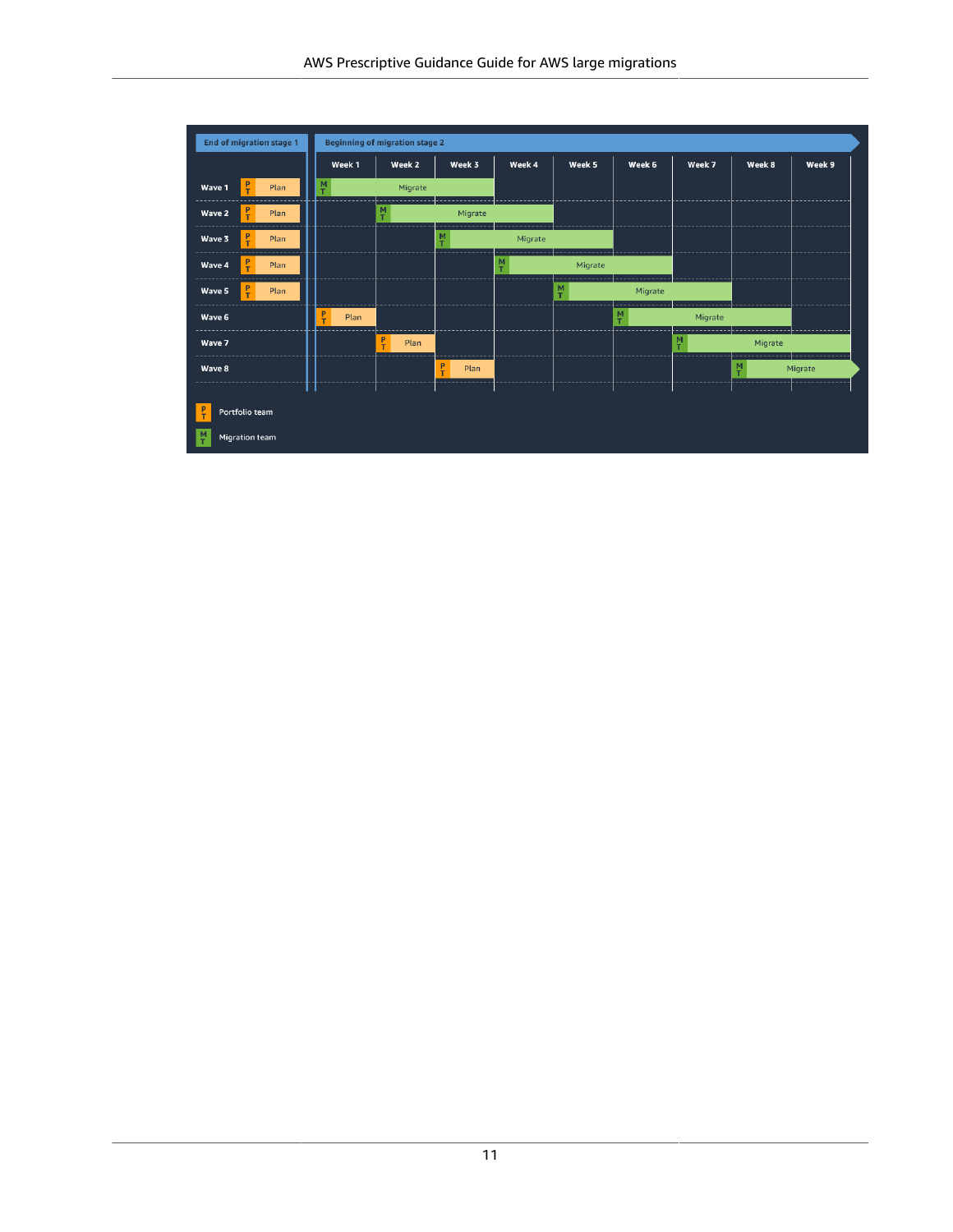# <span id="page-14-0"></span>About the migration strategies

A *migration strategy* is the approach used to migrate a workload into the AWS Cloud. There are seven migration strategies for moving applications to the cloud, known as the *7 Rs*:

- [Retire \(p. 12\)](#page-14-1)
- [Retain \(p. 12\)](#page-14-2)
- [Rehost \(p. 13\)](#page-15-0)
- [Relocate \(p. 14\)](#page-16-0)
- [Repurchase \(p. 14\)](#page-16-1)
- [Replatform \(p. 15\)](#page-17-0)
- Refactor or [re-architect \(p. 15\)](#page-17-1)

Common strategies for large migrations include rehost, replatform, relocate, and retire. Refactor is not recommended for large migrations because it involves modernizing the application during the migration. This is the most complex of the migration strategies, and it can be complicated to manage for a large number of applications. Instead, we recommend rehosting, relocating, or replatforming the application and then modernizing the application after the migration is complete.

Selecting migration strategies is critical to a large migration. You might have selected migration strategies in the mobilize phase or during the initial portfolio assessment. This section reviews each migration strategy and their common use cases.

#### <span id="page-14-1"></span>Retire

This is the migration strategy for the applications that you want to decommission or archive. Retiring the application means that you can shut down the servers within that application stack. The following are common use cases for the retire strategy:

- There is no business value in retaining the application or moving it to cloud.
- You want to eliminate the cost of maintaining and hosting the application.
- You want to reduce the security risks of operating an application that uses an operating system (OS) version or components that are no longer supported.
- You might want to retire applications based on their performance. For example, you might want to retire applications that have an average CPU and memory usage below 5 percent, known as *zombie applications*. You might also choose to retire some applications that have an average CPU and memory usage between 5 and 20 percent over a period of 90 days, known as *idle applications*. You can use the utilization and performance data from your discovery tool to identify zombie and idle applications.
- There has been no inbound connection to the application for the last 90 days.

For more information, see Best practices for assessing [applications](https://docs.aws.amazon.com/prescriptive-guidance/latest/migration-retiring-applications/welcome.html) to be retired during a migration to the AWS [Cloud.](https://docs.aws.amazon.com/prescriptive-guidance/latest/migration-retiring-applications/welcome.html)

#### <span id="page-14-2"></span>Retain

This is the migration strategy for applications that you want to keep in your source environment or applications that you are not ready to migrate. You might choose to migrate these applications in the future.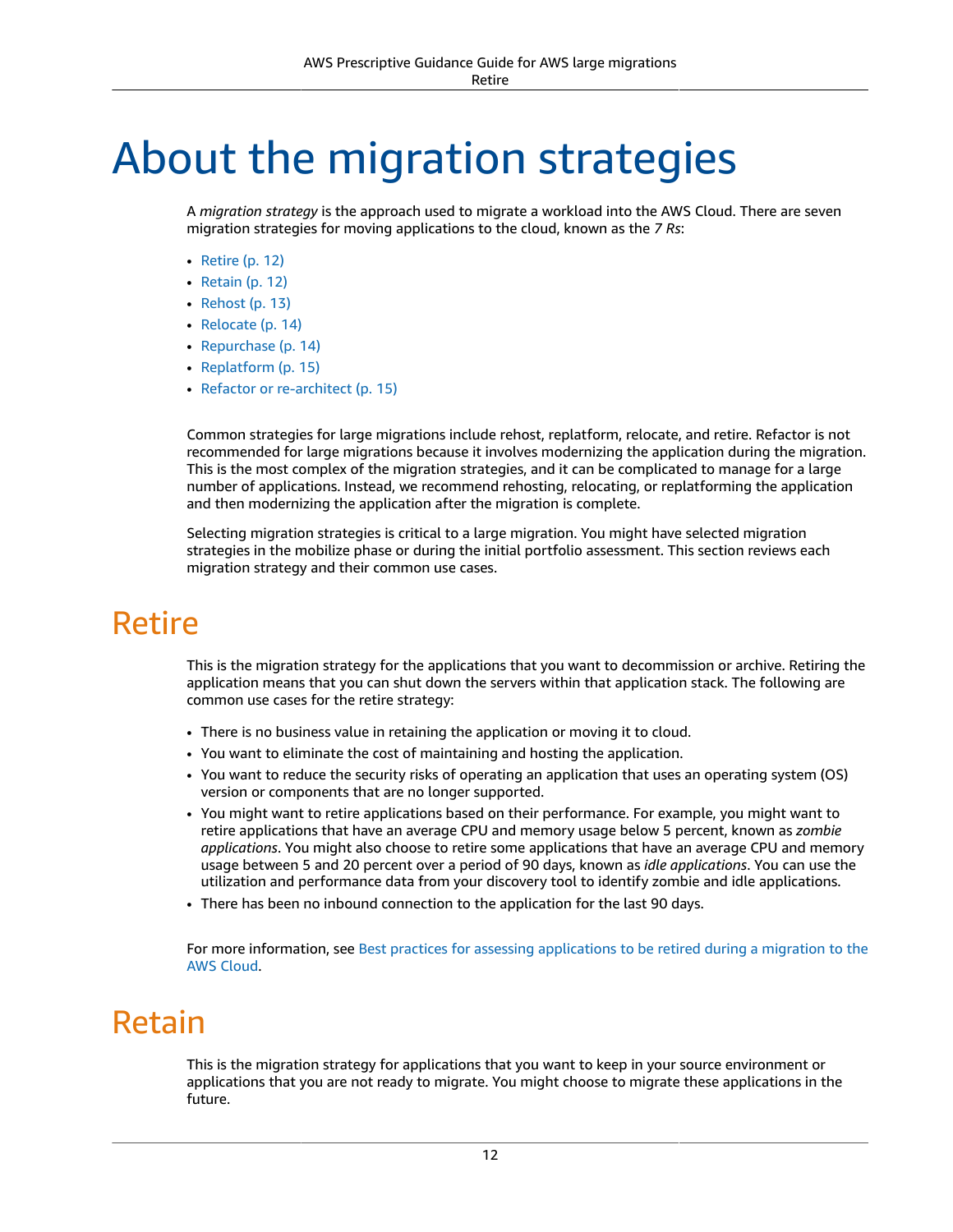The following are common use cases for the retain strategy:

- **Security and compliance** You might want to retain applications in order to remain in compliance with data residency requirements.
- **High risk** You might decide to retain an application because it requires a detailed assessment and plan prior to migration.
- **Dependencies** You might decide to retain an application if you need to migrate one or more other applications first.
- **Applications that are recently upgraded** You might want to postpone migrating the application until the next technical refresh because you recently invested in upgrading your current system.
- **No business value to migrate** There is no business value for migrating some applications to the cloud, such as those with only a few internal users.
- **Plans to migrate to software as a service (SaaS)** You might choose retain an application until the SaaS version is released by the vendor. This is a common strategy for vendor-based applications.
- **Unresolved physical dependencies** You might choose to retain an application that is dependent on specialized hardware that does not have a cloud equivalent, such as machines in a manufacturing plant.
- **Mainframe or mid-range applications and non-x86 Unix applications** These applications require careful assessment and planning before migrating them to the cloud. Examples of mid-range applications include IBM AS/400 and Oracle Solaris.
- **Performance** You might want to retain applications based on their performance. For example, you might want to keep zombie or idle applications in your source environment.

# <span id="page-15-0"></span>Rehost

This strategy is also known as *lift and shift*. Using this strategy, you move your applications from your source environment to the AWS Cloud without making any changes to the application. For example, you migrate your application stack from on-premises to the AWS Cloud.

With rehost, you can migrate a large number of machines from multiple source platforms (physical, virtual, or another cloud) to the AWS Cloud without worrying about compatibility, performance disruption, long cutover windows, or long-distance data replications.

Your application continues to serve users while the workloads are being migrated, which minimizes disruption and downtime. The downtime depends on your cutover strategy.

This strategy helps you to scale your applications without implementing any cloud optimizations that could save you time or money. Applications are easier to optimize or re-architect when they are already running in cloud because it is easier to integrate to AWS services and manage your workloads.

You can automate rehosting by using the following services:

- AWS [Application](http://aws.amazon.com/application-migration-service/when-to-choose-aws-mgn/) Migration Service
- AWS Cloud [Migration](http://aws.amazon.com/solutions/implementations/aws-cloudendure-migration-factory-solution/) Factory Solution
- VM [Import/Export](http://aws.amazon.com/ec2/vm-import/)

For a list of migration patterns for the rehost migration strategy, see [Rehost](https://docs.aws.amazon.com/prescriptive-guidance/latest/patterns/migration-rehost-pattern-list.html) on the AWS Prescriptive Guidance website.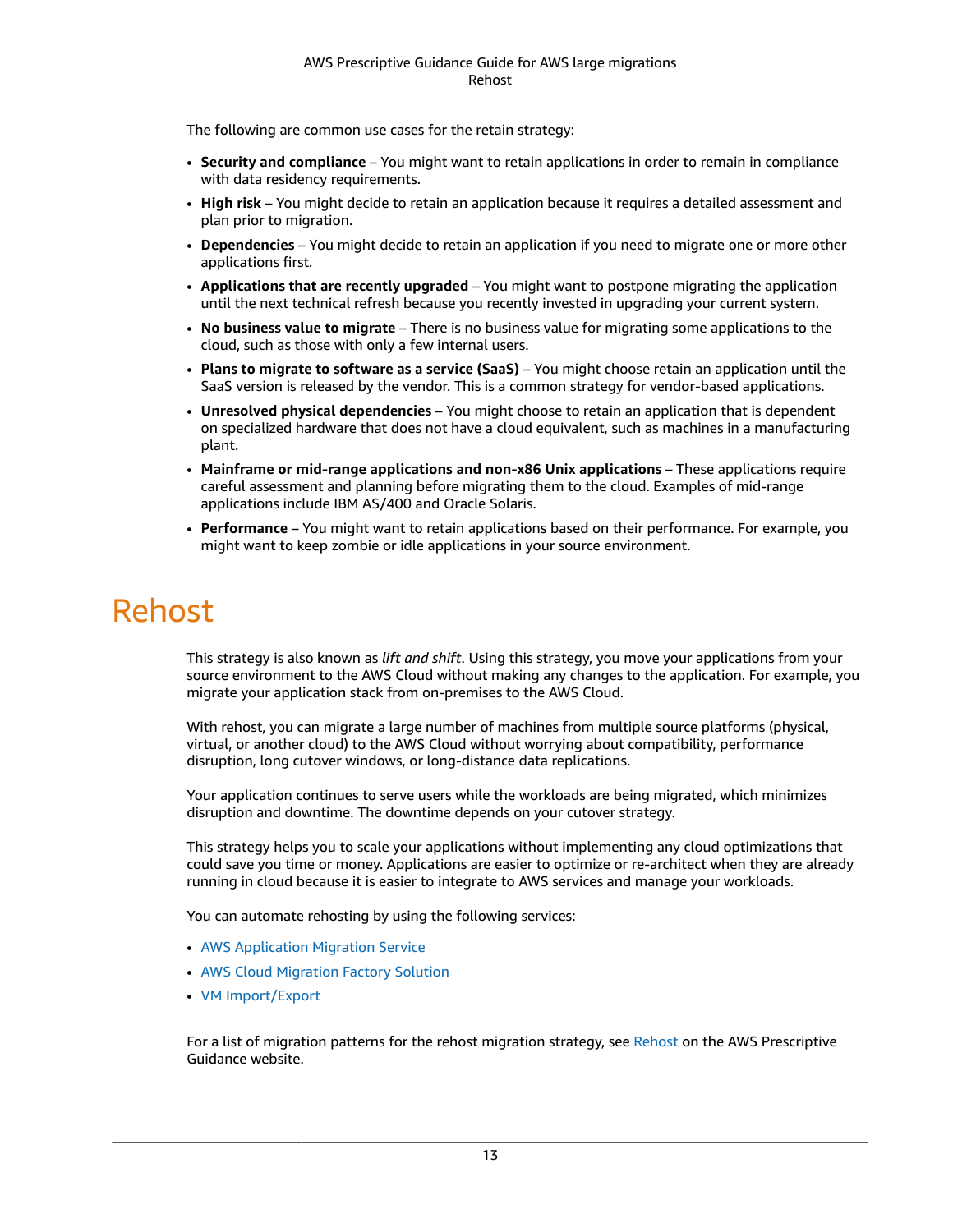### <span id="page-16-0"></span>Relocate

Using this strategy, you can transfer a large number of servers, comprising one or more applications, at a given time from on-premises platform to a cloud version of the platform. You can also use the relocate strategy to move instances or objects to a different virtual private cloud (VPC), AWS Region, or AWS account. For example, you can use this strategy to transfer servers in bulk from VMware softwaredefined data center (SSDC) to VMware Cloud on AWS, or you can transfer an Amazon Relational Database Service (Amazon RDS) DB instance to another VPC or AWS account.

The relocate strategy doesn't require that you purchase new hardware, rewrite applications, or modify your existing operation. During relocation, the application continues to serve users, which minimizes disruption and downtime. Relocate is the quickest way to migrate and operate your workload in the cloud because it does not impact the overall architecture of your application.

For a list of migration patterns for the relocate migration strategy, see [Relocate](https://docs.aws.amazon.com/prescriptive-guidance/latest/patterns/migration-relocate-pattern-list.html) on the AWS Prescriptive Guidance website.

#### <span id="page-16-1"></span>Repurchase

This strategy is also known as *drop and shop*. You replace your application with a different version or product. The new application should provide more business value than the existing, on-premises application, including features such as accessibility from anywhere, no infrastructure to maintain, and pay-as-you-go pricing models. Repurchasing the application typically reduces costs associated with maintenance, infrastructure, and licensing.

The following are common use cases for the repurchase migration strategy:

- **Moving from a traditional license to SaaS** This removes the burden of managing and maintaining the infrastructure and helps reduce licensing issues.
- **Version upgrades or third-party equivalents** By replacing your existing on-premises application with the vendor's latest version or third-party equivalent in the cloud, you can leverage new features, integrate with cloud services, and scale the application more easily.
- **Replacing a custom application** You can avoid recoding and re-architecting a custom application by repurchasing a vendor-based SaaS or cloud-based application.

Before purchasing, you need to assess the application according to your business requirements, especially security and compliance.

After you purchase the new application, the following are the next steps:

- Training your team and users with the new system
- Migrating your data to the newly purchased application
- Integrating the application into your authentication services, such as Microsoft Active Directory, to centralize authentication
- Configuring networking to help secure communication between the purchased application, your users, and your infrastructure

Typically, the application vendor helps you with these activities for a smooth transition.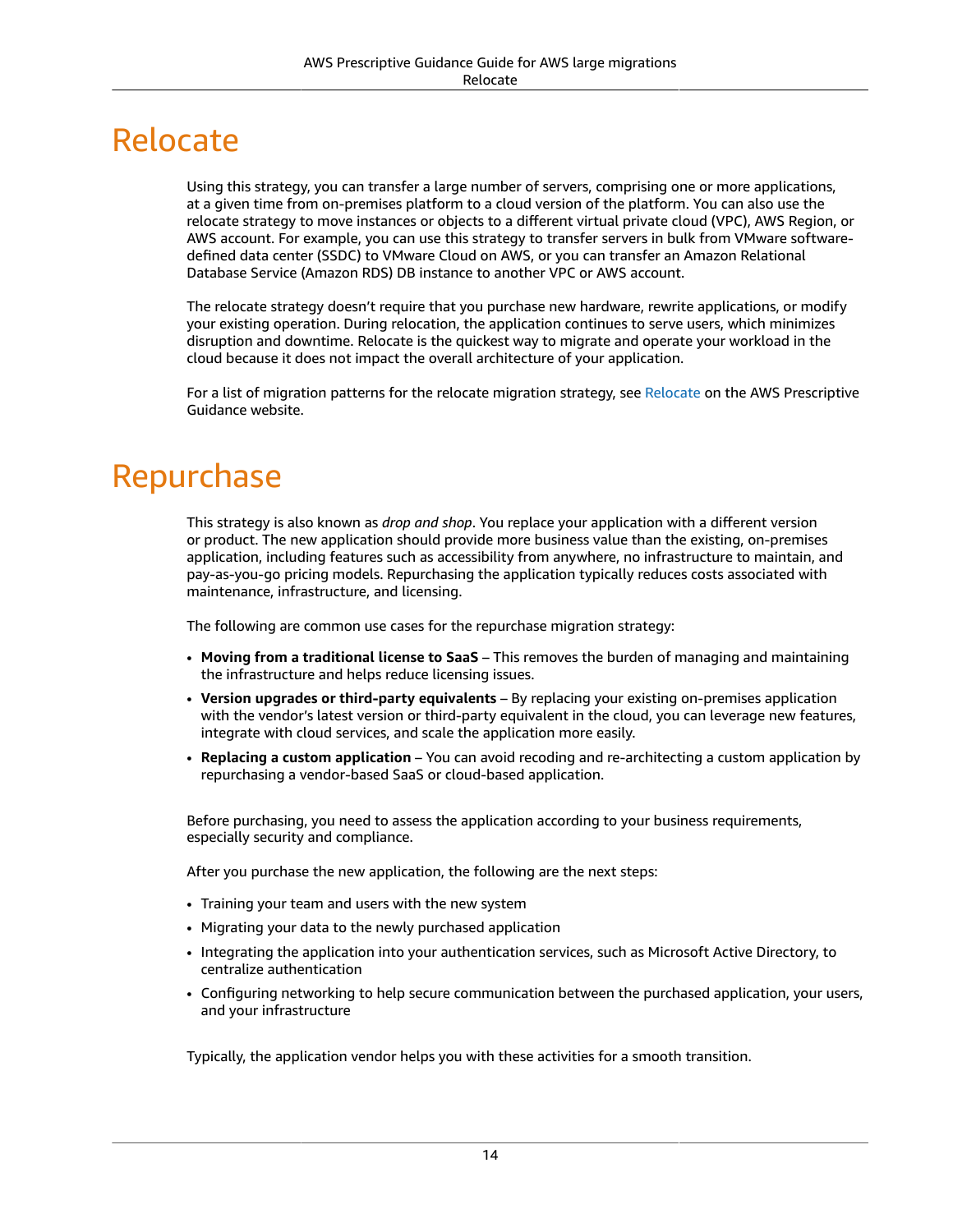## <span id="page-17-0"></span>Replatform

This strategy is also known as *lift, tinker, and shift* or *lift and reshape*. Using this migration strategy, you move the application to the cloud, and you introduce some level of optimization in order to operate the application efficiently, to reduce costs, or to take advantage of cloud capabilities. For example, you might replatform a Microsoft SQL Server database to Amazon RDS for SQL Server.

Using this strategy, you might make a few or many changes to the application, depending on your business goals and your target platform.

The following are common use cases for the replatform migration strategy:

- You want to save time and reduce cost by moving to a fully managed service or serverless service in the AWS Cloud.
- You want to improve your security and compliance stance by upgrading your operating system to the latest version. By using [End-of-Support](http://aws.amazon.com/emp-windows-server/) Migration Program (EMP) for Windows Server, you can migrate your legacy Windows Server applications to the latest, supported versions of Windows Server on AWS, without any code changes. You can use this [decision](https://docs.aws.amazon.com/emp/latest/userguide/emp-decision-tree.html) tree in the *AWS EMP for Windows Server User Guide* to help you determine your EMP workloads.
- You can reduce costs by using AWS Graviton [Processors,](http://aws.amazon.com/ec2/graviton/) custom-built processors developed by AWS.
- You can reduce costs by moving from a Microsoft Windows operating system to a Linux operating system. You can port your .NET Framework applications to .NET Core, which can run on a Linux operating system. Porting [Assistant](http://aws.amazon.com/porting-assistant-dotnet/) for .NET is an analysis tool that helps you port your applications to Linux.
- You can improve performance by migrating virtual machines into containers, without making any code changes. You can modernize your .NET and Java applications into containerized applications by using the AWS [App2Container](http://aws.amazon.com/app2container/) migration tool.

The replatform strategy keeps your legacy application running without compromising security and compliance.

Replatform reduces cost and improves performance by migrating to a managed or serverless service, moving virtual machines to container, and avoiding licensing expenses.

For a list of migration patterns for the replatform migration strategy, see [Replatform](https://docs.aws.amazon.com/prescriptive-guidance/latest/patterns/migration-replatform-pattern-list.html) on the AWS Prescriptive Guidance website.

### <span id="page-17-1"></span>Refactor or re-architect

Using this strategy, you move an application to the cloud and modify its architecture by taking full advantage of cloud-native features to improve agility, performance, and scalability. This is driven by strong business demand to scale, accelerate product and feature releases, and to reduce costs.

The following are common use cases for the refactor migration strategy:

- The legacy mainframe application can no longer address the demand of the business due to its limitations or is expensive to maintain.
- You have a monolith application that is already hindering efforts to deliver product quickly or address customer needs and demands.
- You have a legacy application that nobody knows how to maintain, or the source code is unavailable.
- The application is difficult to test, or test coverage is very low. This affects the quality and delivery of new application features and fixes. By redesigning the application for the cloud, you can increase the test coverage and integrate automated testing tools.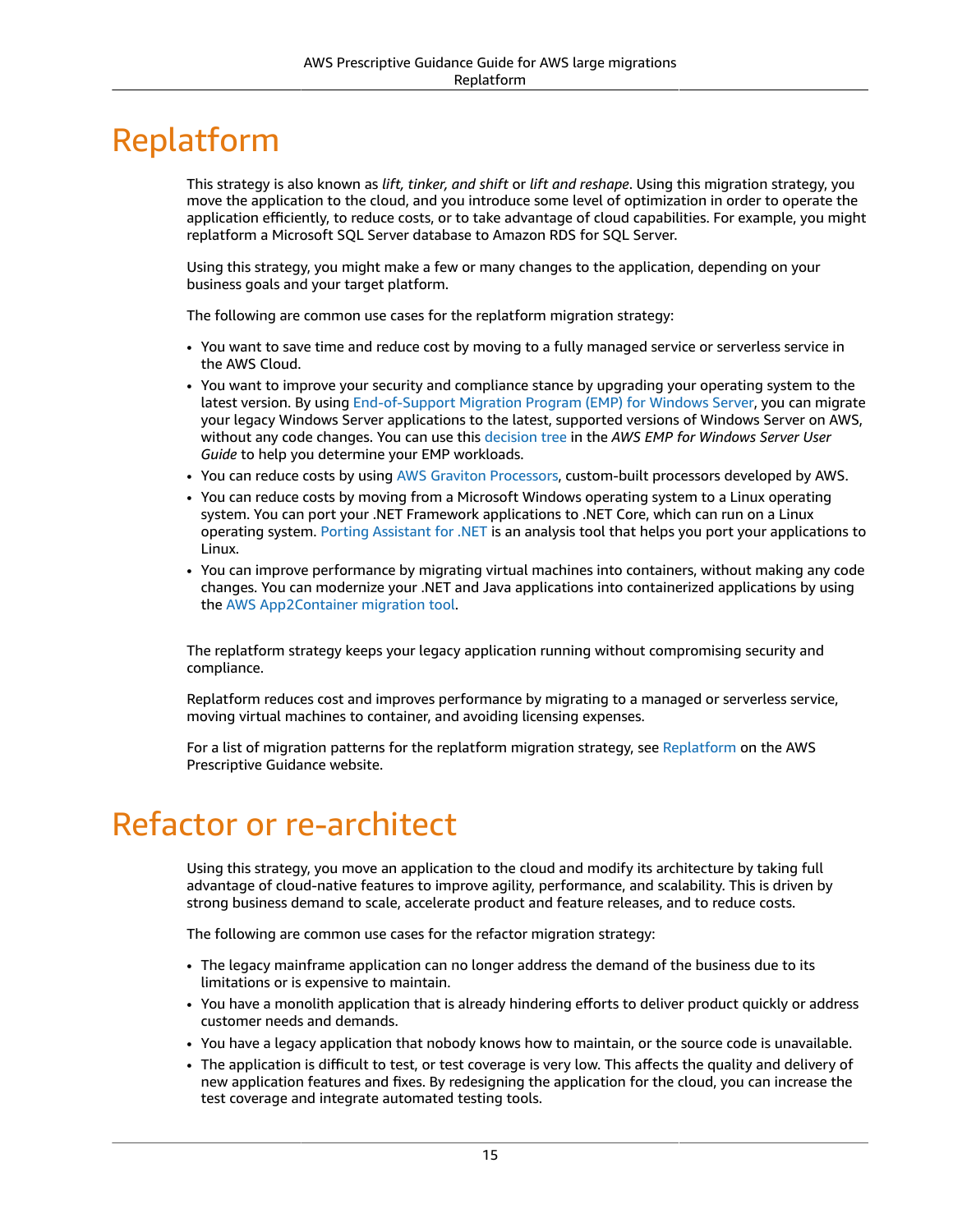• For security and compliance reasons, when moving a database to the cloud, you might need to extract some tables (such as customer information, patient, or patient diagnosis tables) and retain those tables on premises. In this situation, you need to refactor your database in order to separate the tables that will be migrated from those that will be retained on premises.

For a list of migration patterns for the refactor migration strategy, see [Re-architect](https://docs.aws.amazon.com/prescriptive-guidance/latest/patterns/migration-rearchitect-pattern-list.html) on the AWS Prescriptive Guidance website.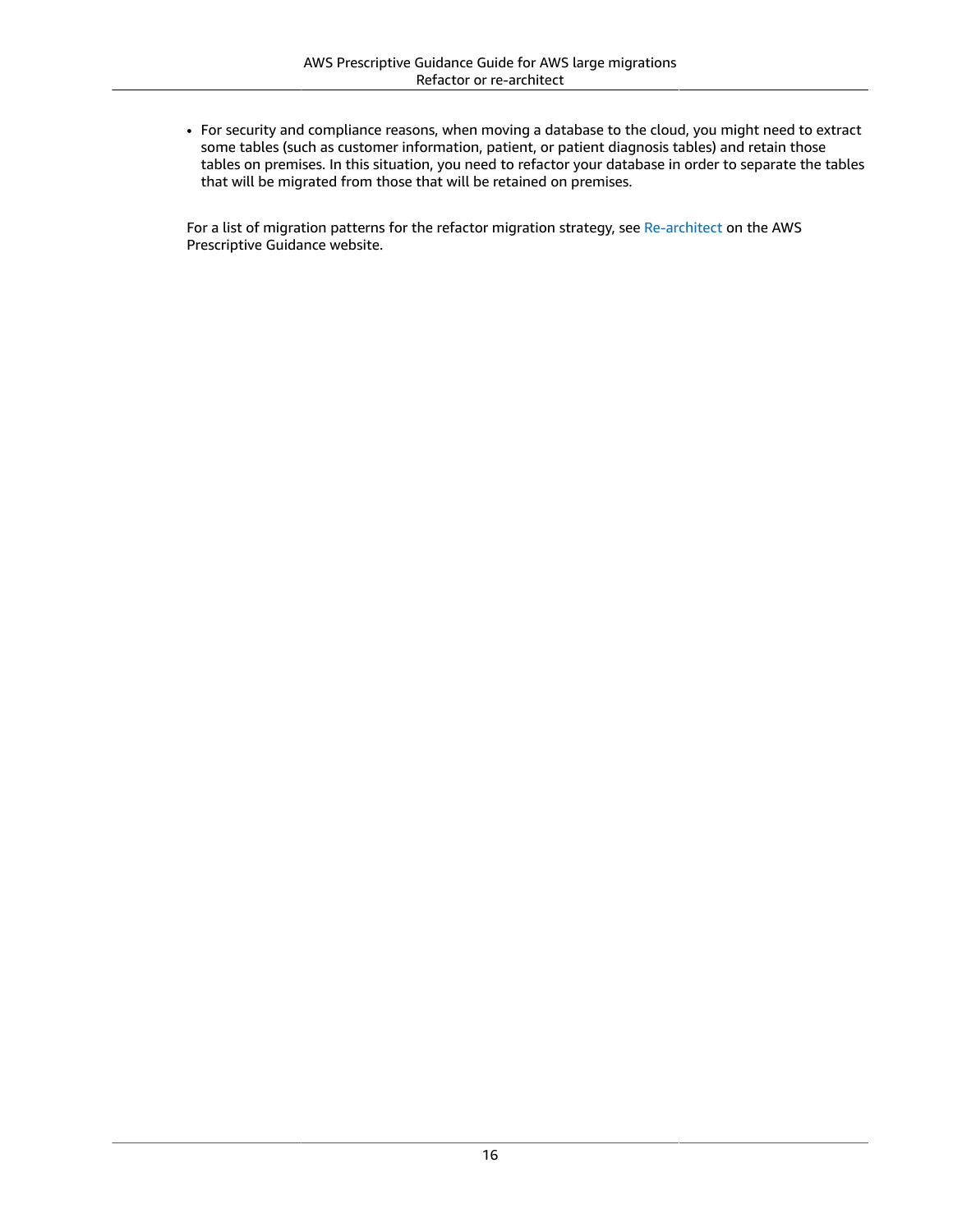# <span id="page-19-0"></span>**Resources**

# <span id="page-19-2"></span><span id="page-19-1"></span>AWS large migrations

#### **Strategy**

• AWS [large-migration](https://docs.aws.amazon.com/prescriptive-guidance/latest/strategy-large-scale-migrations/welcome.html) strategy and best practices

### <span id="page-19-3"></span>Playbooks

To start your large migration journey, we encourage you to read the detailed playbooks in the following order:

- 1. [Foundation](https://docs.aws.amazon.com/prescriptive-guidance/latest/large-migration-foundation-playbook/welcome.html) playbook for AWS large migrations
- 2. Project [governance](https://docs.aws.amazon.com/prescriptive-guidance/latest/large-migration-governance-playbook/welcome.html) playbook for AWS large migrations
- 3. Portfolio playbook for AWS large [migrations](https://docs.aws.amazon.com/prescriptive-guidance/latest/large-migration-portfolio-playbook/welcome.html)
- 4. Migration playbook for AWS large [migrations](https://docs.aws.amazon.com/prescriptive-guidance/latest/large-migration-migration-playbook/welcome.html)

## <span id="page-19-4"></span>Additional references

- AWS Cloud [Migration](http://aws.amazon.com/solutions/implementations/aws-cloudendure-migration-factory-solution/) Factory Solution
- When to Choose AWS [Application](http://aws.amazon.com/application-migration-service/when-to-choose-aws-mgn/) Migration Service
- Best practices for assessing [applications](https://docs.aws.amazon.com/prescriptive-guidance/latest/migration-retiring-applications/welcome.html) to be retired during a migration to the AWS Cloud
- AWS [Prescriptive](https://docs.aws.amazon.com/prescriptive-guidance/latest/patterns/migration-pattern-list.html) Guidance migration patterns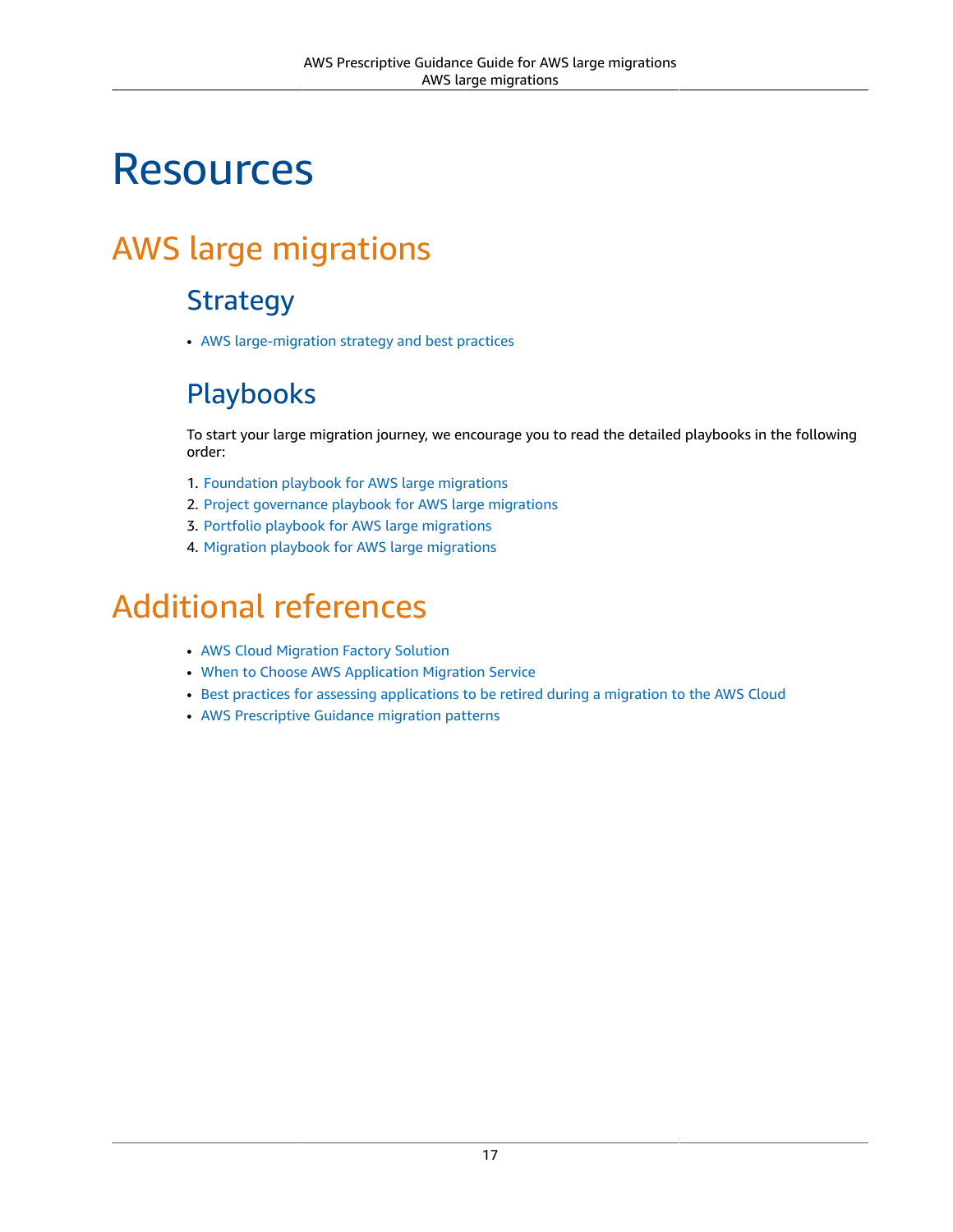# <span id="page-20-0"></span>**AWS Prescriptive Guidance glossary**

[AI and ML terms \(p. 18\)](#page-20-1) | [Migration terms \(p. 19\)](#page-21-0) | [Modernization terms \(p. 23\)](#page-25-0)

# **AI and ML terms**

<span id="page-20-1"></span>The following are commonly used terms in artificial intelligence (AI) and machine learning (ML)-related strategies, guides, and patterns provided by AWS Prescriptive Guidance. To suggest entries, please use the **Provide feedback** link at the end of the glossary.

| binary classification              | A process that predicts a binary outcome (one of two possible classes). For<br>example, your ML model might need to predict problems such as "Is this email<br>spam or not spam?" or "Is this product a book or a car?"                                                                                               |
|------------------------------------|-----------------------------------------------------------------------------------------------------------------------------------------------------------------------------------------------------------------------------------------------------------------------------------------------------------------------|
| classification                     | A categorization process that helps generate predictions. ML models for<br>classification problems predict a discrete value. Discrete values are always distinct<br>from one another. For example, a model might need to evaluate whether or not<br>there is a car in an image.                                       |
| data preprocessing                 | To transform raw data into a format that is easily parsed by your ML model.<br>Preprocessing data can mean removing certain columns or rows and addressing<br>missing, inconsistent, or duplicate values.                                                                                                             |
| deep ensemble                      | To combine multiple deep learning models for prediction. You can use deep<br>ensembles to obtain a more accurate prediction or for estimating uncertainty in<br>predictions.                                                                                                                                          |
| deep learning                      | An ML subfield that uses multiple layers of artificial neural networks to identify<br>mapping between input data and target variables of interest.                                                                                                                                                                    |
| exploratory data analysis<br>(EDA) | The process of analyzing a dataset to understand its main characteristics. You<br>collect or aggregate data and then perform initial investigations to find patterns,<br>detect anomalies, and check assumptions. EDA is performed by calculating<br>summary statistics and creating data visualizations.             |
| features                           | The input data that you use to make a prediction. For example, in a<br>manufacturing context, features could be images that are periodically captured<br>from the manufacturing line.                                                                                                                                 |
| feature importance                 | How significant a feature is for a model's predictions. This is usually expressed<br>as a numerical score that can be calculated through various techniques, such<br>as Shapley Additive Explanations (SHAP) and integrated gradients. For more<br>information, see Machine learning model interpretability with AWS. |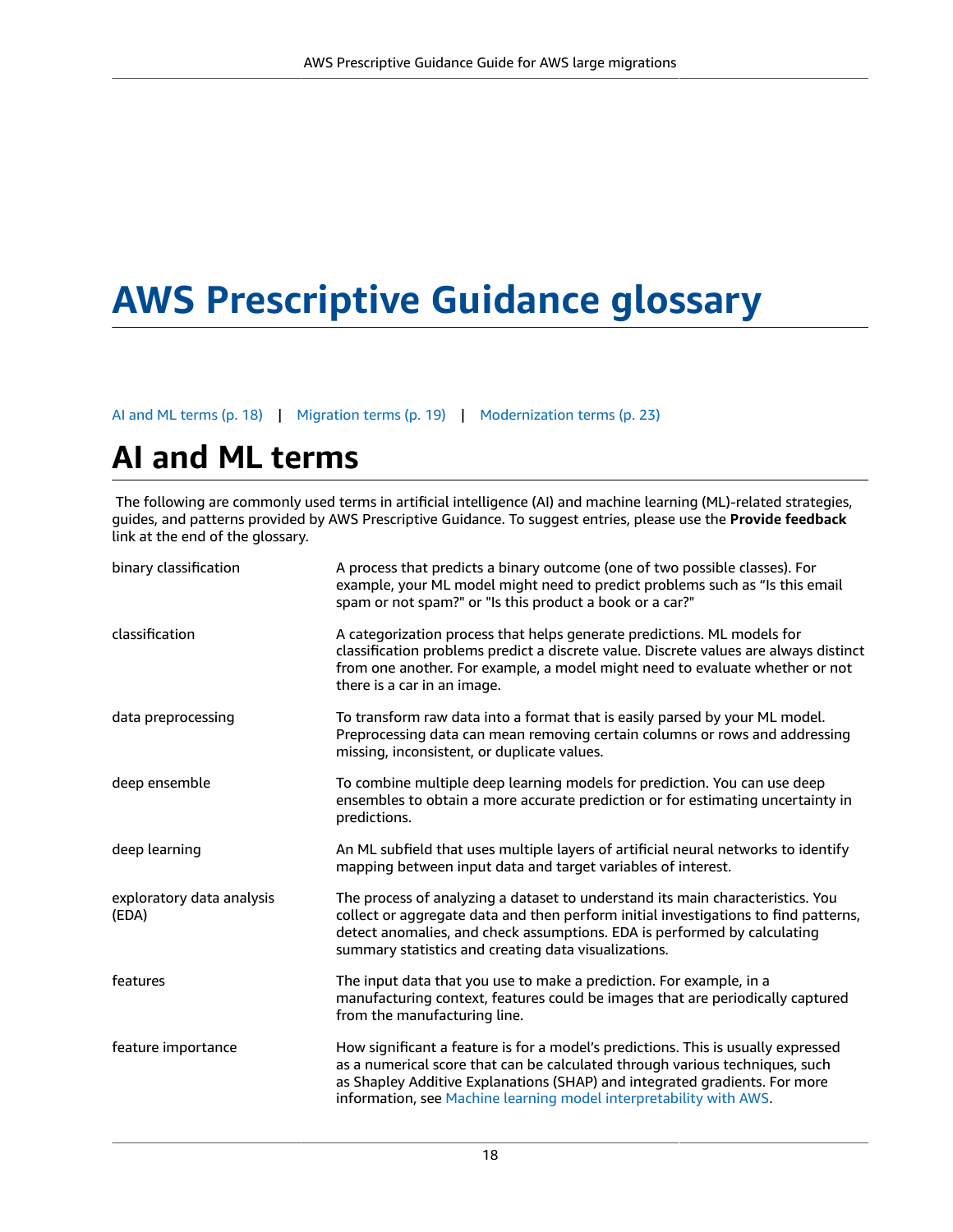| feature transformation    | To optimize data for the ML process, including enriching data with additional<br>sources, scaling values, or extracting multiple sets of information from a single<br>data field. This enables the ML model to benefit from the data. For example, if<br>you break down the "2021-05-27 00:15:37" date into "2021", "May", "Thu", and<br>"15", you can help the learning algorithm learn nuanced patterns associated with<br>different data components. |
|---------------------------|---------------------------------------------------------------------------------------------------------------------------------------------------------------------------------------------------------------------------------------------------------------------------------------------------------------------------------------------------------------------------------------------------------------------------------------------------------|
| interpretability          | A characteristic of a machine learning model that describes the degree to which<br>a human can understand how the model's predictions depend on its inputs. For<br>more information, see Machine learning model interpretability with AWS.                                                                                                                                                                                                              |
| multiclass classification | A process that helps generate predictions for multiple classes (predicting one of<br>more than two outcomes). For example, an ML model might ask "Is this product<br>a book, car, or phone?" or "Which product category is most interesting to this<br>customer?"                                                                                                                                                                                       |
| regression                | An ML technique that predicts a numeric value. For example, to solve the problem<br>of "What price will this house sell for?" an ML model could use a linear regression<br>model to predict a house's sale price based on known facts about the house (for<br>example, the square footage).                                                                                                                                                             |
| training                  | To provide data for your ML model to learn from. The training data must contain<br>the correct answer. The learning algorithm finds patterns in the training data that<br>map the input data attributes to the target (the answer that you want to predict).<br>It outputs an ML model that captures these patterns. You can then use the ML<br>model to make predictions on new data for which you don't know the target.                              |
| target variable           | The value that you are trying to predict in supervised ML. This is also referred<br>to as an outcome variable. For example, in a manufacturing setting the target<br>variable could be a product defect.                                                                                                                                                                                                                                                |
| tuning                    | To change aspects of your training process to improve the ML model's accuracy.<br>For example, you can train the ML model by generating a labeling set, adding<br>labels, and then repeating these steps several times under different settings to<br>optimize the model.                                                                                                                                                                               |
| uncertainty               | A concept that refers to imprecise, incomplete, or unknown information that<br>can undermine the reliability of predictive ML models. There are two types of<br>uncertainty: Epistemic uncertainty is caused by limited, incomplete data, whereas<br>aleatoric uncertainty is caused by the noise and randomness inherent in the data.<br>For more information, see the Quantifying uncertainty in deep learning systems<br>guide.                      |

# **Migration terms**

<span id="page-21-0"></span>The following are commonly used terms in migration-related strategies, guides, and patterns provided by AWS Prescriptive Guidance. To suggest entries, please use the **Provide feedback** link at the end of the glossary.

<span id="page-21-1"></span>

7 Rs Seven common migration strategies for moving applications to the cloud. These strategies build upon the 5 Rs that Gartner identified in 2011 and consist of the following:

> • Refactor/re-architect – Move an application and modify its architecture by taking full advantage of cloud-native features to improve agility, performance, and scalability. This typically involves porting the operating system and database. Example: Migrate your on-premises Oracle database to the Amazon Aurora PostgreSQL-Compatible Edition.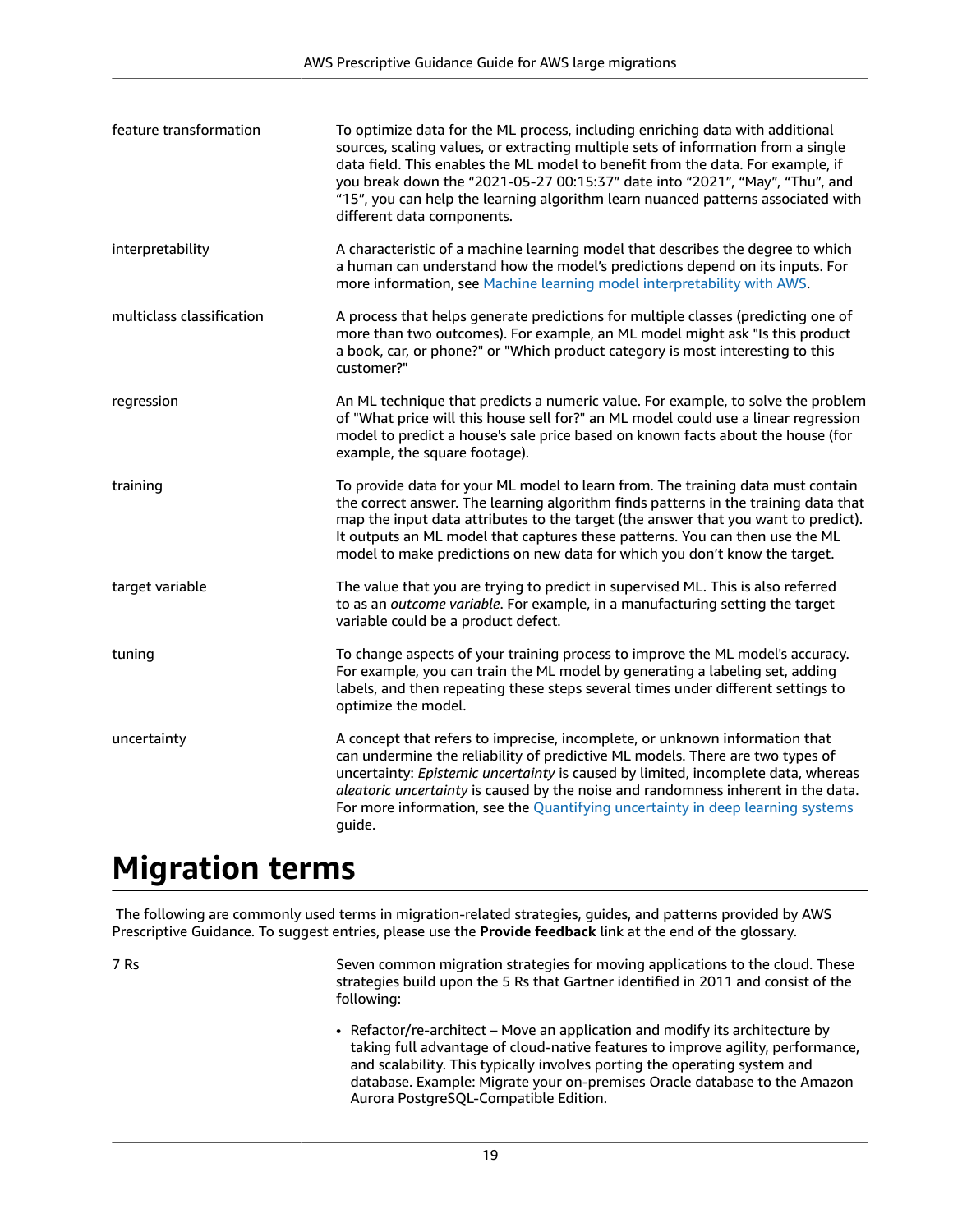|                                                   | • Replatform (lift and reshape) – Move an application to the cloud, and introduce<br>some level of optimization to take advantage of cloud capabilities. Example:<br>Migrate your on-premises Oracle database to Amazon Relational Database<br>Service (Amazon RDS) for Oracle in the AWS Cloud.                                                                                                                                                                                                                                                                                                                                                                                                                                                                                                                                                                                                     |
|---------------------------------------------------|------------------------------------------------------------------------------------------------------------------------------------------------------------------------------------------------------------------------------------------------------------------------------------------------------------------------------------------------------------------------------------------------------------------------------------------------------------------------------------------------------------------------------------------------------------------------------------------------------------------------------------------------------------------------------------------------------------------------------------------------------------------------------------------------------------------------------------------------------------------------------------------------------|
|                                                   | • Repurchase (drop and shop) – Switch to a different product, typically by moving<br>from a traditional license to a SaaS model. Example: Migrate your customer<br>relationship management (CRM) system to Salesforce.com.                                                                                                                                                                                                                                                                                                                                                                                                                                                                                                                                                                                                                                                                           |
|                                                   | • Rehost (lift and shift) – Move an application to the cloud without making any<br>changes to take advantage of cloud capabilities. Example: Migrate your on-<br>premises Oracle database to Oracle on an EC2 instance in the AWS Cloud.                                                                                                                                                                                                                                                                                                                                                                                                                                                                                                                                                                                                                                                             |
|                                                   | • Relocate (hypervisor-level lift and shift) - Move infrastructure to the cloud<br>without purchasing new hardware, rewriting applications, or modifying your<br>existing operations. This migration scenario is specific to VMware Cloud<br>on AWS, which supports virtual machine (VM) compatibility and workload<br>portability between your on-premises environment and AWS. You can use the<br>VMware Cloud Foundation technologies from your on-premises data centers<br>when you migrate your infrastructure to VMware Cloud on AWS. Example:<br>Relocate the hypervisor hosting your Oracle database to VMware Cloud on<br>AWS.                                                                                                                                                                                                                                                              |
|                                                   | • Retain (revisit) - Keep applications in your source environment. These might<br>include applications that require major refactoring, and you want to postpone<br>that work until a later time, and legacy applications that you want to retain,<br>because there's no business justification for migrating them.                                                                                                                                                                                                                                                                                                                                                                                                                                                                                                                                                                                   |
|                                                   | • Retire - Decommission or remove applications that are no longer needed in<br>your source environment.                                                                                                                                                                                                                                                                                                                                                                                                                                                                                                                                                                                                                                                                                                                                                                                              |
| application portfolio                             | A collection of detailed information about each application used by an<br>organization, including the cost to build and maintain the application, and its<br>business value. This information is key to the portfolio discovery and analysis<br>process and helps identify and prioritize the applications to be migrated,<br>modernized, and optimized.                                                                                                                                                                                                                                                                                                                                                                                                                                                                                                                                             |
| artificial intelligence<br>operations (AIOps)     | The process of using machine learning techniques to solve operational problems,<br>reduce operational incidents and human intervention, and increase service<br>quality. For more information about how AIOps is used in the AWS migration<br>strategy, see the operations integration guide.                                                                                                                                                                                                                                                                                                                                                                                                                                                                                                                                                                                                        |
| <b>AWS Cloud Adoption</b><br>Framework (AWS CAF)  | A framework of guidelines and best practices from AWS to help organizations<br>develop an efficient and effective plan to move successfully to the cloud. AWS<br>CAF organizes guidance into six focus areas called perspectives: business,<br>people, governance, platform, security, and operations. The business, people,<br>and governance perspectives focus on business skills and processes; the<br>platform, security, and operations perspectives focus on technical skills and<br>processes. For example, the people perspective targets stakeholders who handle<br>human resources (HR), staffing functions, and people management. For this<br>perspective, AWS CAF provides guidance for people development, training, and<br>communications to help ready the organization for successful cloud adoption. For<br>more information, see the AWS CAF website and the AWS CAF whitepaper. |
| AWS landing zone                                  | A landing zone is a well-architected, multi-account AWS environment that is<br>scalable and secure. This is a starting point from which your organizations can<br>quickly launch and deploy workloads and applications with confidence in their<br>security and infrastructure environment. For more information about landing<br>zones, see Setting up a secure and scalable multi-account AWS environment.                                                                                                                                                                                                                                                                                                                                                                                                                                                                                         |
| AWS Workload Qualification<br>Framework (AWS WQF) | A tool that evaluates database migration workloads, recommends migration<br>strategies, and provides work estimates. AWS WQF is included with AWS Schema                                                                                                                                                                                                                                                                                                                                                                                                                                                                                                                                                                                                                                                                                                                                             |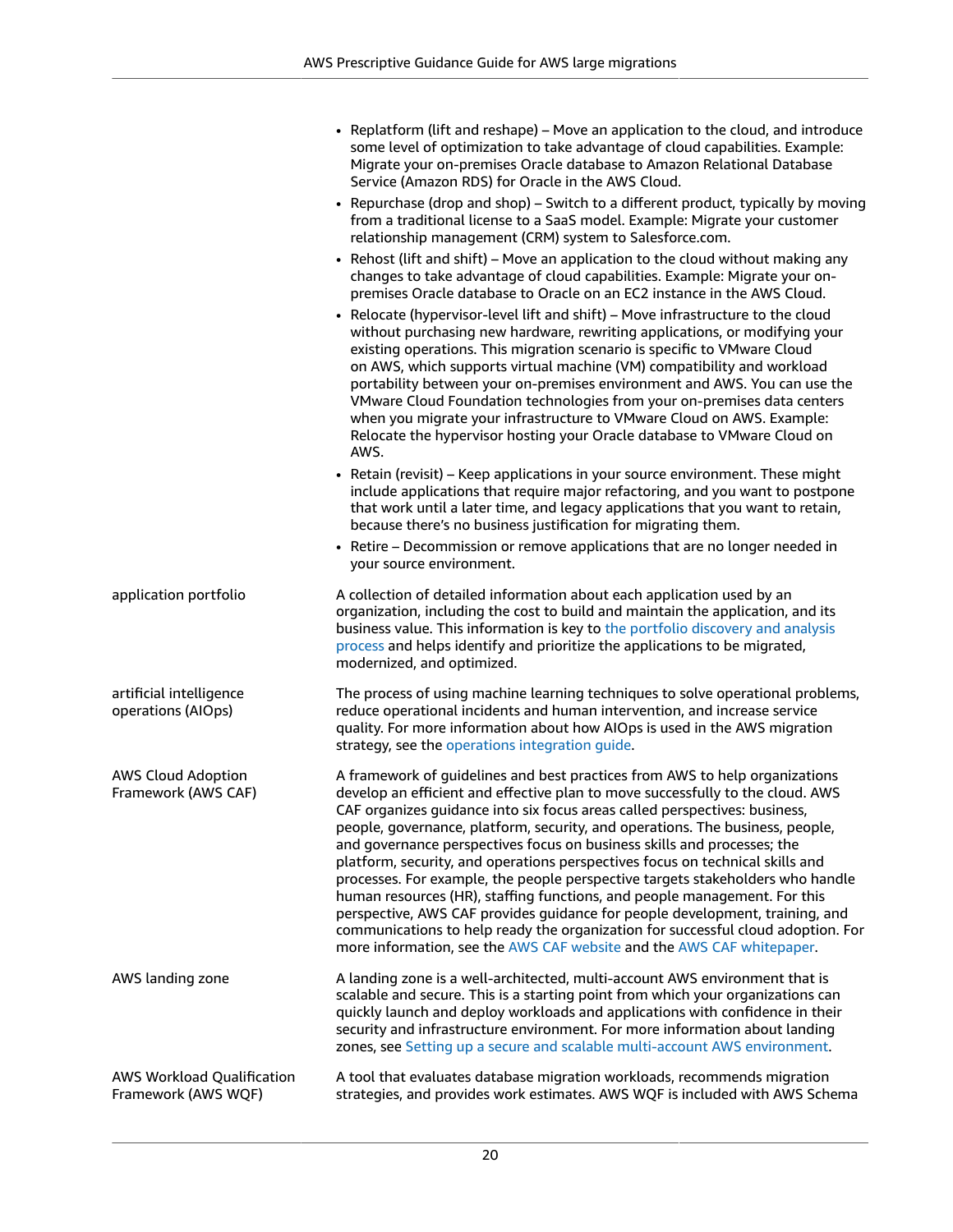|                                             | Conversion Tool (AWS SCT). It analyzes database schemas and code objects,<br>application code, dependencies, and performance characteristics, and provides<br>assessment reports.                                                                                                                                                                                                                                                                                 |
|---------------------------------------------|-------------------------------------------------------------------------------------------------------------------------------------------------------------------------------------------------------------------------------------------------------------------------------------------------------------------------------------------------------------------------------------------------------------------------------------------------------------------|
| business continuity planning<br>(BCP)       | A plan that addresses the potential impact of a disruptive event, such as a large-<br>scale migration, on operations and enables a business to resume operations<br>quickly.                                                                                                                                                                                                                                                                                      |
| Cloud Center of Excellence<br>(CCoE)        | A multi-disciplinary team that drives cloud adoption efforts across an<br>organization, including developing cloud best practices, mobilizing resources,<br>establishing migration timelines, and leading the organization through large-<br>scale transformations. For more information, see the CCoE posts on the AWS<br>Cloud Enterprise Strategy Blog.                                                                                                        |
| cloud stages of adoption                    | The four phases that organizations typically go through when they migrate to the<br>AWS Cloud:                                                                                                                                                                                                                                                                                                                                                                    |
|                                             | • Project - Running a few cloud-related projects for proof of concept and<br>learning purposes                                                                                                                                                                                                                                                                                                                                                                    |
|                                             | • Foundation - Making foundational investments to scale your cloud adoption<br>(e.g., creating a landing zone, defining a CCoE, establishing an operations<br>model)                                                                                                                                                                                                                                                                                              |
|                                             | • Migration - Migrating individual applications                                                                                                                                                                                                                                                                                                                                                                                                                   |
|                                             | • Re-invention - Optimizing products and services, and innovating in the cloud                                                                                                                                                                                                                                                                                                                                                                                    |
|                                             | These stages were defined by Stephen Orban in the blog post The Journey<br>Toward Cloud-First & the Stages of Adoption on the AWS Cloud Enterprise<br>Strategy blog. For information about how they relate to the AWS migration<br>strategy, see the migration readiness guide.                                                                                                                                                                                   |
| configuration management<br>database (CMDB) | A database that contains information about a company's hardware and software<br>products, configurations, and inter-dependencies. You typically use data from a<br>CMDB in the portfolio discovery and analysis stage of migration.                                                                                                                                                                                                                               |
| epic                                        | In agile methodologies, functional categories that help organize and prioritize<br>your work. Epics provide a high-level description of requirements and<br>implementation tasks. For example, AWS CAF security epics include identity and<br>access management, detective controls, infrastructure security, data protection,<br>and incident response. For more information about epics in the AWS migration<br>strategy, see the program implementation guide. |
| heterogeneous database<br>migration         | Migrating your source database to a target database that uses a different<br>database engine (for example, Oracle to Amazon Aurora). Heterogeneous<br>migration is typically part of a re-architecting effort, and converting the<br>schema can be a complex task. AWS provides AWS SCT that helps with schema<br>conversions.                                                                                                                                    |
| homogeneous database<br>migration           | Migrating your source database to a target database that shares the same<br>database engine (for example, Microsoft SQL Server to Amazon RDS for SQL<br>Server). Homogeneous migration is typically part of a rehosting or replatforming<br>effort. You can use native database utilities to migrate the schema.                                                                                                                                                  |
| idle application                            | An application that has an average CPU and memory usage between 5 and<br>20 percent over a period of 90 days. In a migration project, it is common to retire<br>these applications or retain them on premises.                                                                                                                                                                                                                                                    |
| IT information library (ITIL)               | A set of best practices for delivering IT services and aligning these services with<br>business requirements. ITIL provides the foundation for ITSM.                                                                                                                                                                                                                                                                                                              |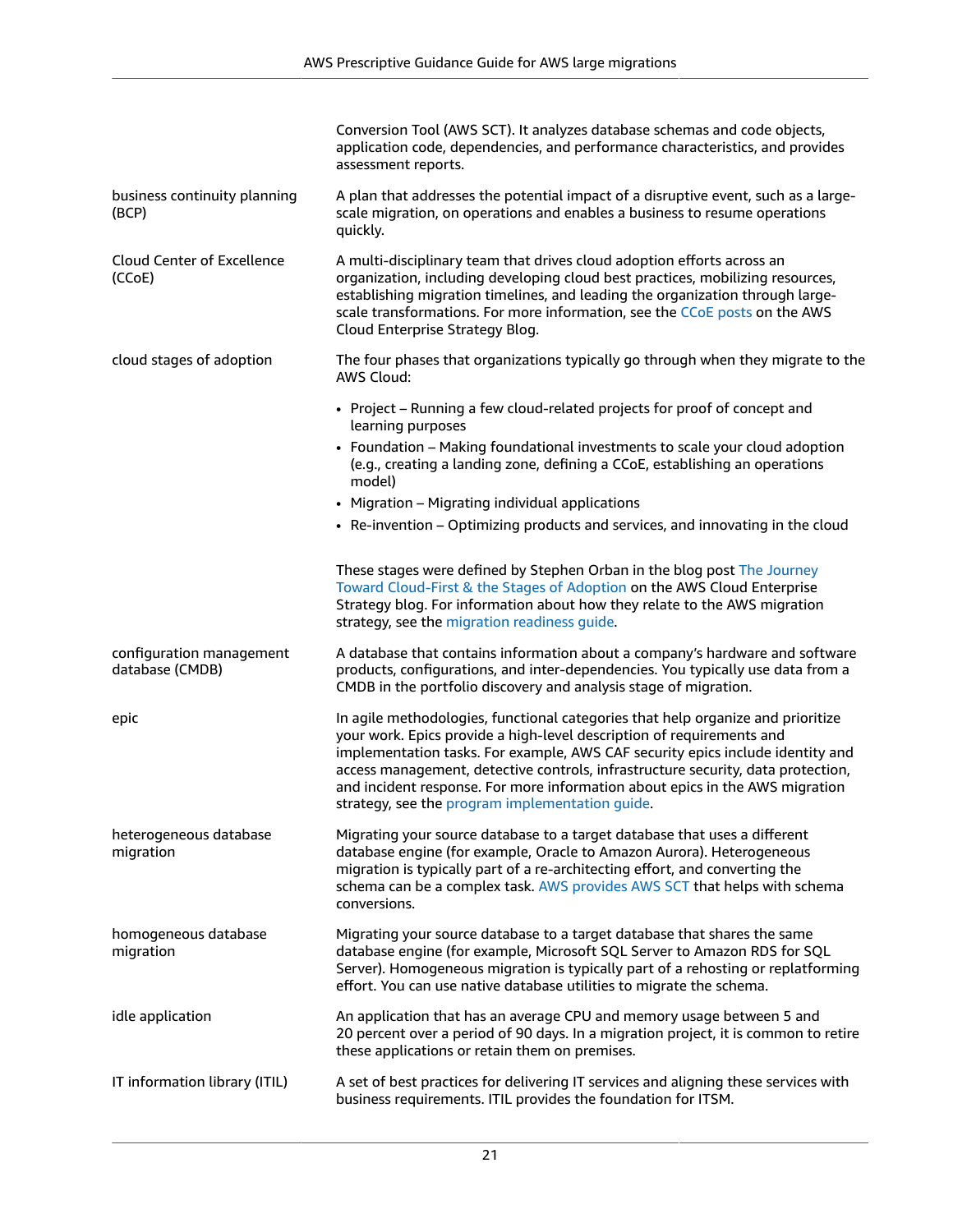| IT service management (ITSM)                   | Activities associated with designing, implementing, managing, and supporting IT<br>services for an organization. For information about integrating cloud operations<br>with ITSM tools, see the operations integration guide.                                                                                                                                                                                                                                                                                                                                              |
|------------------------------------------------|----------------------------------------------------------------------------------------------------------------------------------------------------------------------------------------------------------------------------------------------------------------------------------------------------------------------------------------------------------------------------------------------------------------------------------------------------------------------------------------------------------------------------------------------------------------------------|
| large migration                                | A migration of 300 or more servers.                                                                                                                                                                                                                                                                                                                                                                                                                                                                                                                                        |
| <b>Migration Acceleration</b><br>Program (MAP) | An AWS program that provides consulting support, training, and services to<br>help organizations build a strong operational foundation for moving to the<br>cloud, and to help offset the initial cost of migrations. MAP includes a migration<br>methodology for executing legacy migrations in a methodical way and a set of<br>tools to automate and accelerate common migration scenarios.                                                                                                                                                                             |
| <b>Migration Portfolio</b><br>Assessment (MPA) | An online tool that provides information for validating the business case for<br>migrating to the AWS Cloud. MPA provides detailed portfolio assessment<br>(server right-sizing, pricing, TCO comparisons, migration cost analysis) as well<br>as migration planning (application data analysis and data collection, application<br>grouping, migration prioritization, and wave planning). The MPA tool (requires<br>login) is available free of charge to all AWS consultants and APN Partner<br>consultants.                                                            |
| <b>Migration Readiness</b><br>Assessment (MRA) | The process of gaining insights about an organization's cloud readiness status,<br>identifying strengths and weaknesses, and building an action plan to close<br>identified gaps, using the AWS CAF. For more information, see the migration<br>readiness guide. MRA is the first phase of the AWS migration strategy.                                                                                                                                                                                                                                                     |
| migration at scale                             | The process of moving the majority of the application portfolio to the cloud in<br>waves, with more applications moved at a faster rate in each wave. This phase<br>uses the best practices and lessons learned from the earlier phases to implement<br>a migration factory of teams, tools, and processes to streamline the migration of<br>workloads through automation and agile delivery. This is the third phase of the<br>AWS migration strategy.                                                                                                                    |
| migration factory                              | Cross-functional teams that streamline the migration of workloads through<br>automated, agile approaches. Migration factory teams typically include<br>operations, business analysts and owners, migration engineers, developers,<br>and DevOps professionals working in sprints. Between 20 and 50 percent of<br>an enterprise application portfolio consists of repeated patterns that can be<br>optimized by a factory approach. For more information, see the discussion of<br>migration factories and the CloudEndure Migration Factory guide in this content<br>set. |
| migration metadata                             | The information about the application and server that is needed to complete the<br>migration. Each migration pattern requires a different set of migration metadata.<br>Examples of migration metadata include the target subnet, security group, and<br>AWS account.                                                                                                                                                                                                                                                                                                      |
| migration pattern                              | A repeatable migration task that details the migration strategy, the migration<br>destination, and the migration application or service used. Example: Rehost<br>migration to Amazon EC2 with AWS Application Migration Service.                                                                                                                                                                                                                                                                                                                                           |
| migration strategy                             | The approach used to migrate a workload to the AWS Cloud. For more<br>information, see the $7$ Rs (p. 19) entry in this glossary and see Mobilize your<br>organization to accelerate large-scale migrations.                                                                                                                                                                                                                                                                                                                                                               |
| operational-level agreement<br>(OLA)           | An agreement that clarifies what functional IT groups promise to deliver to each<br>other, to support a service-level agreement (SLA).                                                                                                                                                                                                                                                                                                                                                                                                                                     |
| operations integration (OI)                    | The process of modernizing operations in the cloud, which involves readiness<br>planning, automation, and integration. For more information, see the operations<br>integration guide.                                                                                                                                                                                                                                                                                                                                                                                      |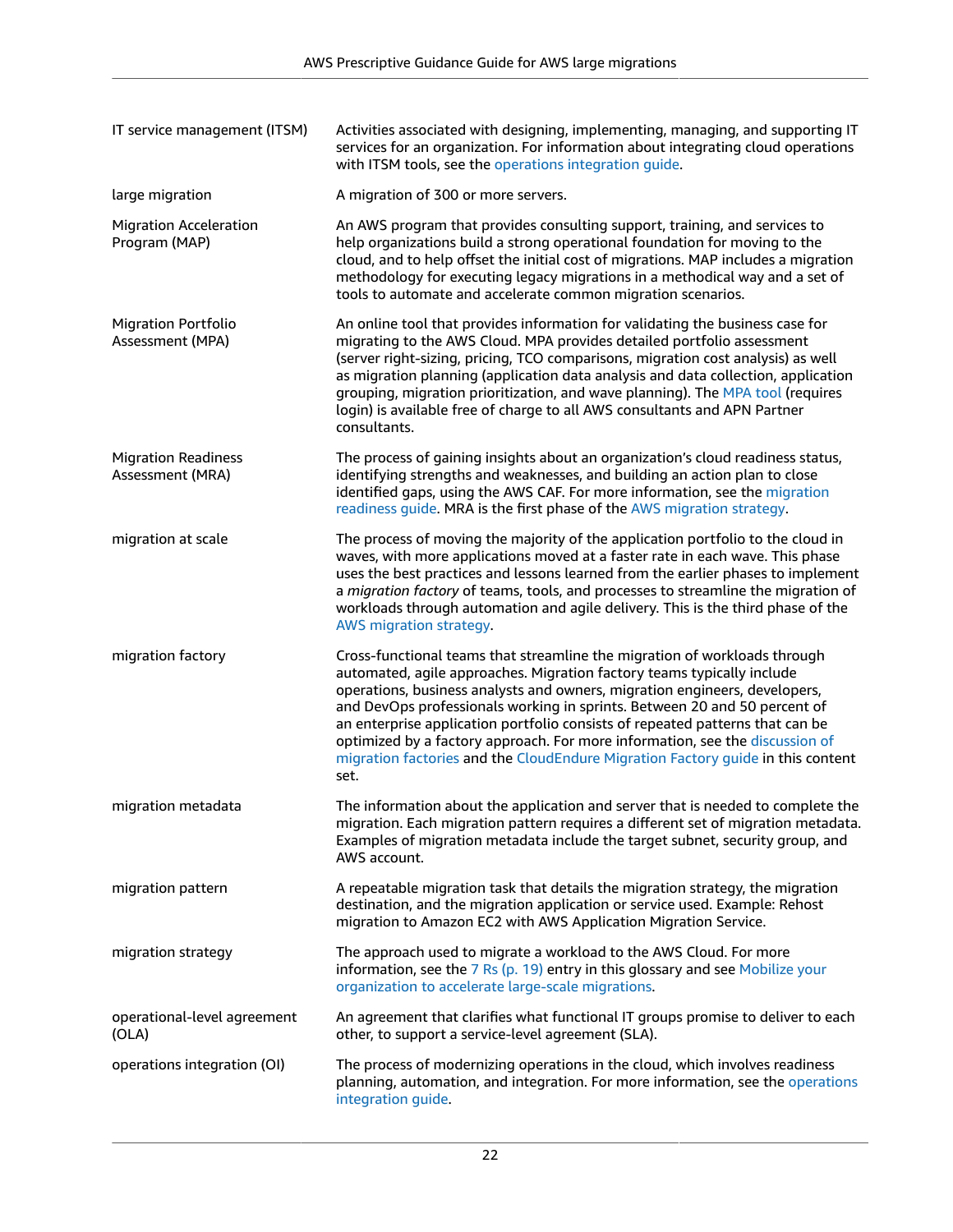| organizational change<br>management (OCM)                         | A framework for managing major, disruptive business transformations from a<br>people, culture, and leadership perspective. OCM helps organizations prepare for,<br>and transition to, new systems and strategies by accelerating change adoption,<br>addressing transitional issues, and driving cultural and organizational changes. In<br>the AWS migration strategy, this framework is called people acceleration, because<br>of the speed of change required in cloud adoption projects. For more information,<br>see the OCM guide. |
|-------------------------------------------------------------------|------------------------------------------------------------------------------------------------------------------------------------------------------------------------------------------------------------------------------------------------------------------------------------------------------------------------------------------------------------------------------------------------------------------------------------------------------------------------------------------------------------------------------------------|
| playbook                                                          | A set of predefined steps that capture the work associated with migrations, such<br>as delivering core operations functions in the cloud. A playbook can take the form<br>of scripts, automated runbooks, or a summary of processes or steps required to<br>operate your modernized environment.                                                                                                                                                                                                                                         |
| portfolio assessment                                              | A process of discovering, analyzing, and prioritizing the application portfolio<br>in order to plan the migration. For more information, see Evaluating migration<br>readiness.                                                                                                                                                                                                                                                                                                                                                          |
| responsible, accountable,<br>consulted, informed (RACI)<br>matrix | A matrix that defines and assigns roles and responsibilities in a project. For<br>example, you can create a RACI to define security control ownership or to identify<br>roles and responsibilities for specific tasks in a migration project.                                                                                                                                                                                                                                                                                            |
| runbook                                                           | A set of manual or automated procedures required to perform a specific task.<br>These are typically built to streamline repetitive operations or procedures with<br>high error rates.                                                                                                                                                                                                                                                                                                                                                    |
| service-level agreement (SLA)                                     | An agreement that clarifies what an IT team promises to deliver to their<br>customers, such as service uptime and performance.                                                                                                                                                                                                                                                                                                                                                                                                           |
| task list                                                         | A tool that is used to track progress through a runbook. A task list contains an<br>overview of the runbook and a list of general tasks to be completed. For each<br>general task, it includes the estimated amount of time required, the owner, and<br>the progress.                                                                                                                                                                                                                                                                    |
| workstream                                                        | Functional groups in a migration project that are responsible for a specific set of<br>tasks. Each workstream is independent but supports the other workstreams in<br>the project. For example, the portfolio workstream is responsible for prioritizing<br>applications, wave planning, and collecting migration metadata. The portfolio<br>workstream delivers these assets to the migration workstream, which then<br>migrates the servers and applications.                                                                          |
| zombie application                                                | An application that has an average CPU and memory usage below 5 percent. In a<br>migration project, it is common to retire these applications.                                                                                                                                                                                                                                                                                                                                                                                           |

# **Modernization terms**

<span id="page-25-0"></span>The following are commonly used terms in modernization-related strategies, guides, and patterns provided by AWS Prescriptive Guidance. To suggest entries, please use the **Provide feedback** link at the end of the glossary.

| business capability  | What a business does to generate value (for example, sales, customer service,<br>or marketing). Microservices architectures and development decisions can be<br>driven by business capabilities. For more information, see the Organized around<br>business capabilities section of the Running containerized microservices on AWS<br>whitepaper. |
|----------------------|---------------------------------------------------------------------------------------------------------------------------------------------------------------------------------------------------------------------------------------------------------------------------------------------------------------------------------------------------|
| domain-driven design | An approach to developing a complex software system by connecting its<br>components to evolving domains, or core business goals, that each component<br>serves. This concept was introduced by Eric Evans in his book, Domain-Driven<br>Design: Tackling Complexity in the Heart of Software (Boston: Addison-Wesley                              |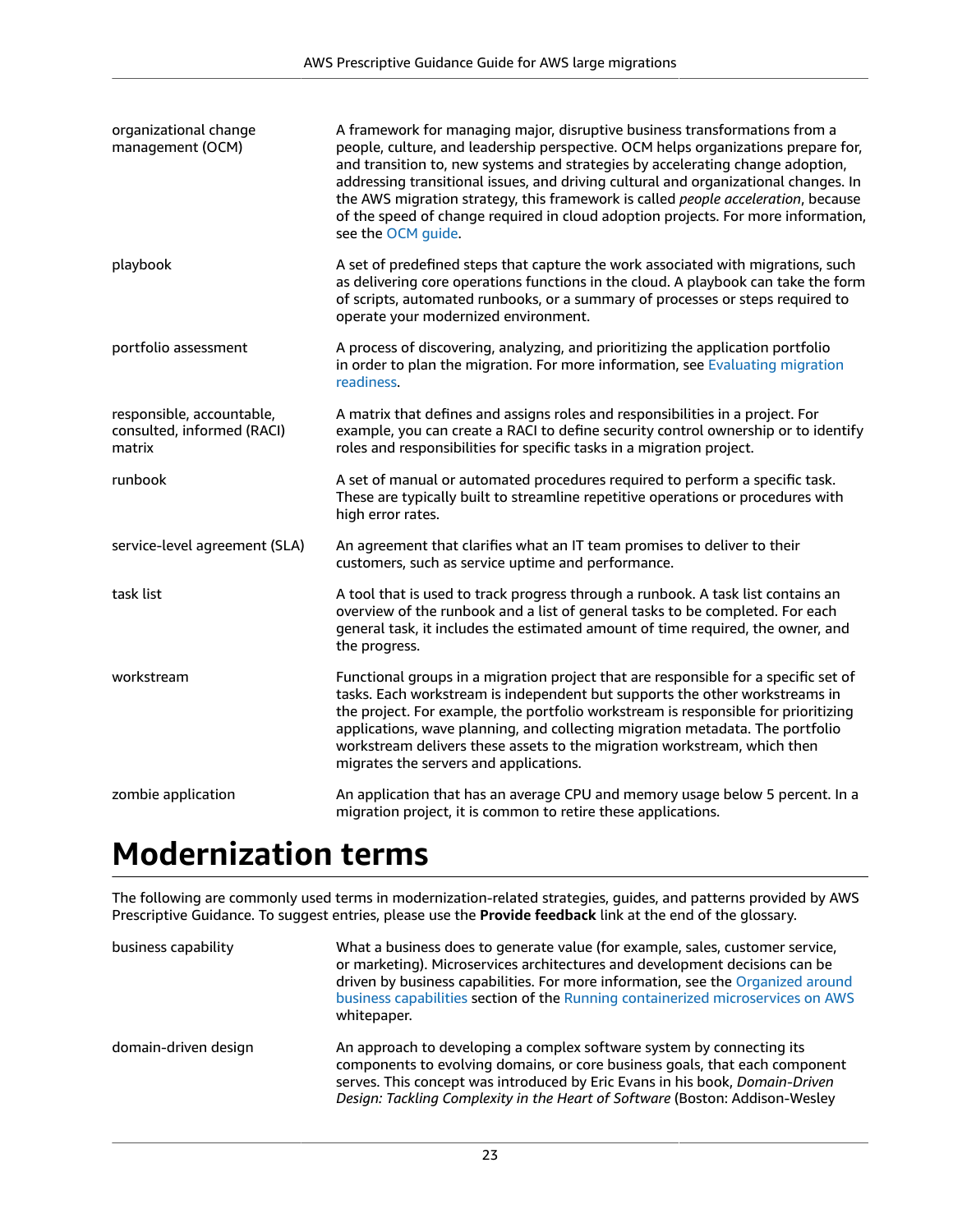|                                        | Professional, 2003). For information about how you can use domain-driven design<br>with the strangler fig pattern, see Modernizing legacy Microsoft ASP.NET (ASMX)<br>web services incrementally by using containers and Amazon API Gateway.                                                                                                                                                                                                                                                                                                                                                 |
|----------------------------------------|----------------------------------------------------------------------------------------------------------------------------------------------------------------------------------------------------------------------------------------------------------------------------------------------------------------------------------------------------------------------------------------------------------------------------------------------------------------------------------------------------------------------------------------------------------------------------------------------|
| microservice                           | A small, independent service that communicates over well-defined APIs and is<br>typically owned by small, self-contained teams. For example, an insurance system<br>might include microservices that map to business capabilities, such as sales or<br>marketing, or subdomains, such as purchasing, claims, or analytics. The benefits<br>of microservices include agility, flexible scaling, easy deployment, reusable code,<br>and resilience. For more information, see Integrating microservices by using AWS<br>serverless services.                                                   |
| microservices architecture             | An approach to building an application with independent components that run<br>each application process as a microservice. These microservices communicate<br>through a well-defined interface by using lightweight APIs. Each microservice<br>in this architecture can be updated, deployed, and scaled to meet demand for<br>specific functions of an application. For more information, see Implementing<br>microservices on AWS.                                                                                                                                                         |
| modernization                          | Transforming an outdated (legacy or monolithic) application and its infrastructure<br>into an agile, elastic, and highly available system in the cloud to reduce costs,<br>gain efficiencies, and take advantage of innovations. For more information, see<br>Strategy for modernizing applications in the AWS Cloud.                                                                                                                                                                                                                                                                        |
| modernization readiness<br>assessment  | An evaluation that helps determine the modernization readiness of an<br>organization's applications; identifies benefits, risks, and dependencies; and<br>determines how well the organization can support the future state of those<br>applications. The outcome of the assessment is a blueprint of the target<br>architecture, a roadmap that details development phases and milestones for the<br>modernization process, and an action plan for addressing identified gaps. For<br>more information, see Evaluating modernization readiness for applications in the<br><b>AWS Cloud.</b> |
| monolithic applications<br>(monoliths) | Applications that run as a single service with tightly coupled processes. Monolithic<br>applications have several drawbacks. If one application feature experiences a<br>spike in demand, the entire architecture must be scaled. Adding or improving a<br>monolithic application's features also becomes more complex when the code base<br>grows. To address these issues, you can use a microservices architecture. For more<br>information, see Decomposing monoliths into microservices.                                                                                                |
| polyglot persistence                   | Independently choosing a microservice's data storage technology based on data<br>access patterns and other requirements. If your microservices have the same<br>data storage technology, they can encounter implementation challenges or<br>experience poor performance. Microservices are more easily implemented and<br>achieve better performance and scalability if they use the data store best adapted<br>to their requirements. For more information, see Enabling data persistence in<br>microservices.                                                                              |
| split-and-seed model                   | A pattern for scaling and accelerating modernization projects. As new features<br>and product releases are defined, the core team splits up to create new product<br>teams. This helps scale your organization's capabilities and services, improves<br>developer productivity, and supports rapid innovation. For more information, see<br>Phased approach to modernizing applications in the AWS Cloud.                                                                                                                                                                                    |
| strangler fig pattern                  | An approach to modernizing monolithic systems by incrementally rewriting and<br>replacing system functionality until the legacy system can be decommissioned.<br>This pattern uses the analogy of a fig vine that grows into an established tree<br>and eventually overcomes and replaces its host. The pattern was introduced by<br>Martin Fowler as a way to manage risk when rewriting monolithic systems. For an                                                                                                                                                                         |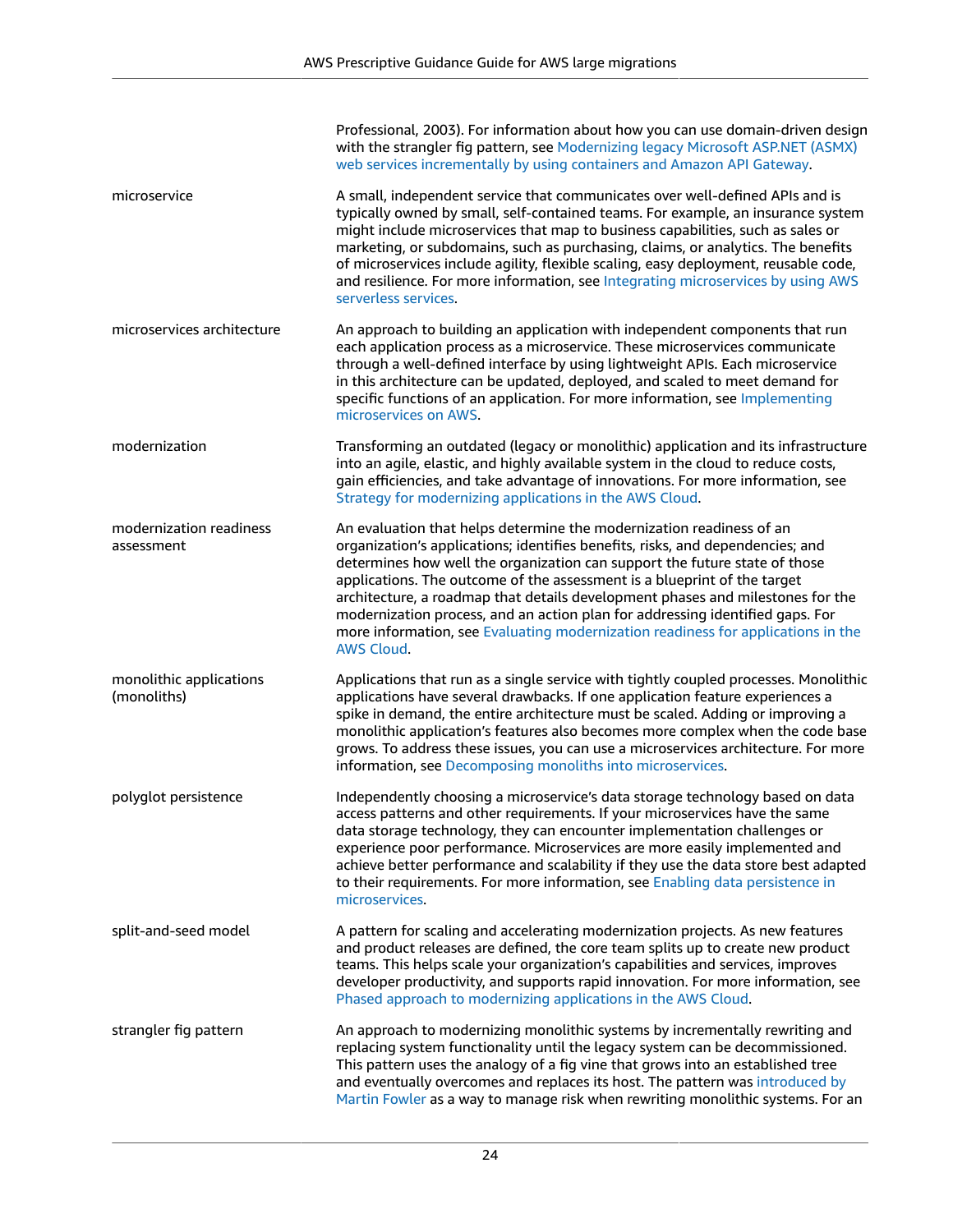example of how to apply this pattern, see [Modernizing](https://docs.aws.amazon.com/prescriptive-guidance/latest/modernization-aspnet-web-services/) legacy Microsoft ASP.NET (ASMX) web services [incrementally](https://docs.aws.amazon.com/prescriptive-guidance/latest/modernization-aspnet-web-services/) by using containers and Amazon API Gateway.

two-pizza team A small DevOps team that you can feed with two pizzas. A two-pizza team size ensures the best possible opportunity for collaboration in software development. For more information, see the [Two-pizza](https://docs.aws.amazon.com/whitepapers/latest/introduction-devops-aws/two-pizza-teams.html) team section of the [Introduction](https://docs.aws.amazon.com/whitepapers/latest/introduction-devops-aws/welcome.html) to [DevOps](https://docs.aws.amazon.com/whitepapers/latest/introduction-devops-aws/welcome.html) on AWS whitepaper.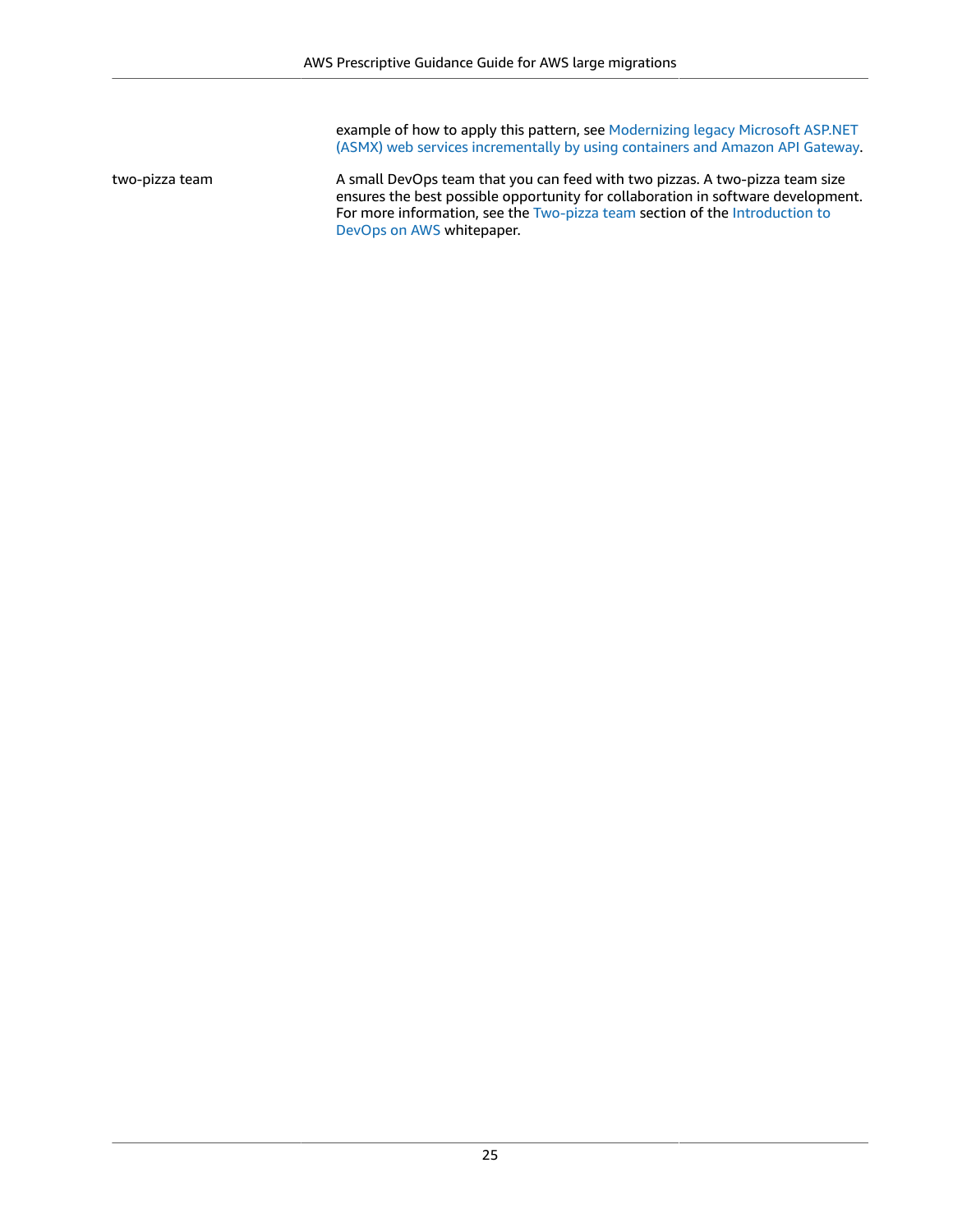# <span id="page-28-0"></span>**Contributors**

The following individuals contributed to this document:

- Wally Lu, Principal Consultant
- Damien Renner, Senior Migration Specialist